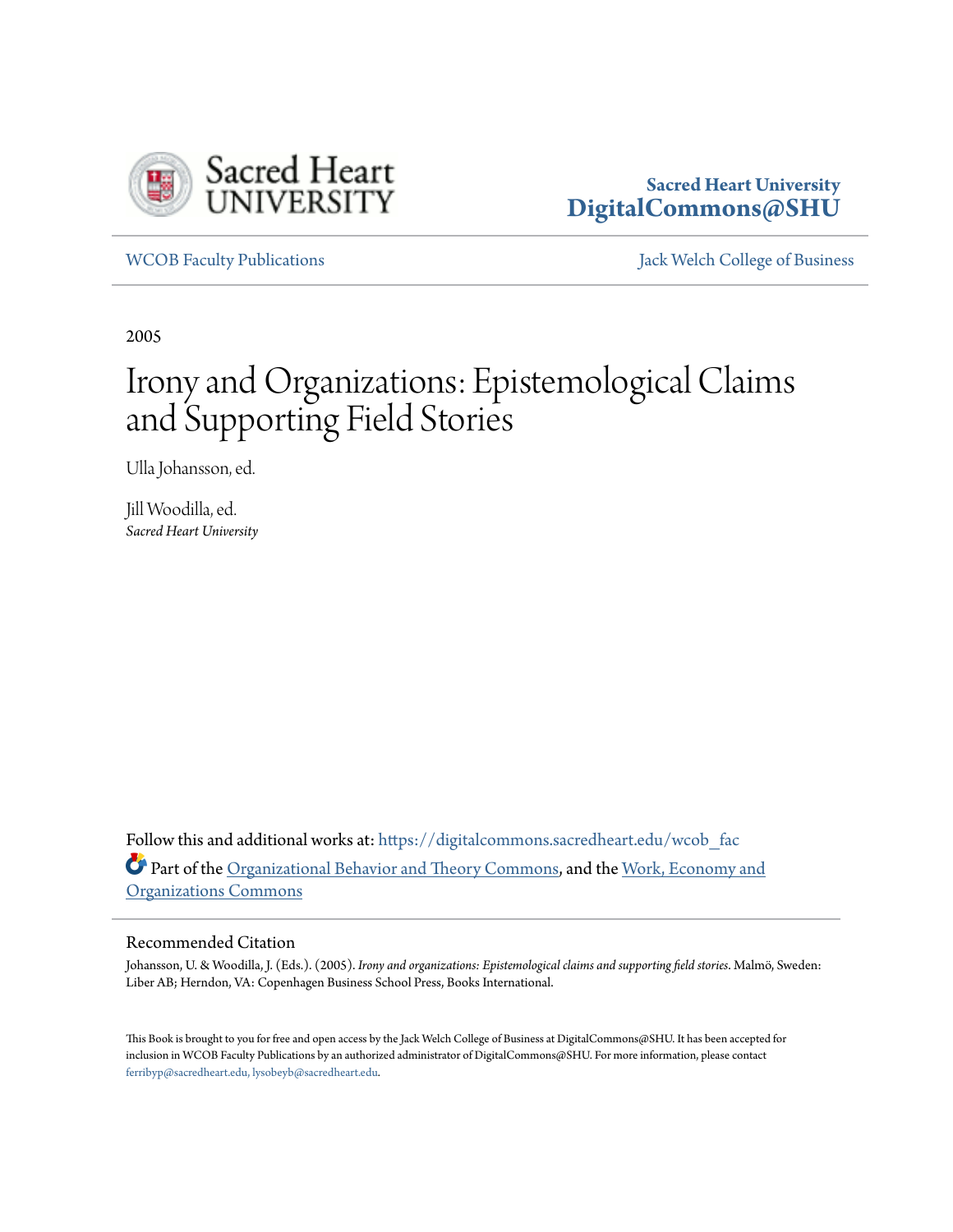

In this chapter we examine the practice of teamwork in a manufacturing company and the introduction of canned and structured teamwork training through an ironic lens. The empirical material, drawn from an ethnographic study, is presented as a narrative with three episodes. The ironic perspective enables us to demonstrate the situational irony of the training program that turned out to be counterproductive to teamwork. We show how the workers in this ironic situation used verbal irony in order to cope with the managerial discourse and their own reality  $-$  and how irony helped them get the daily work done. We also claim that irony allows us to critique the consultants' work while remaining sympathetic towards the consultants themselves.

The narrative turn in organizational studies has opened up new ways of examining both the everyday discourse of organizational members, and the tools researchers use to examine such practices in the production and maintenance of organizational realities. In this chapter we feature an ironic reality construction that helped workers handle an everyday practice that was decoupled from the legitimate official discourse - because irony facilitated coping with the multiple realities that the workers were part of and must relate to. We also argue that irony sometimes seemed to be nec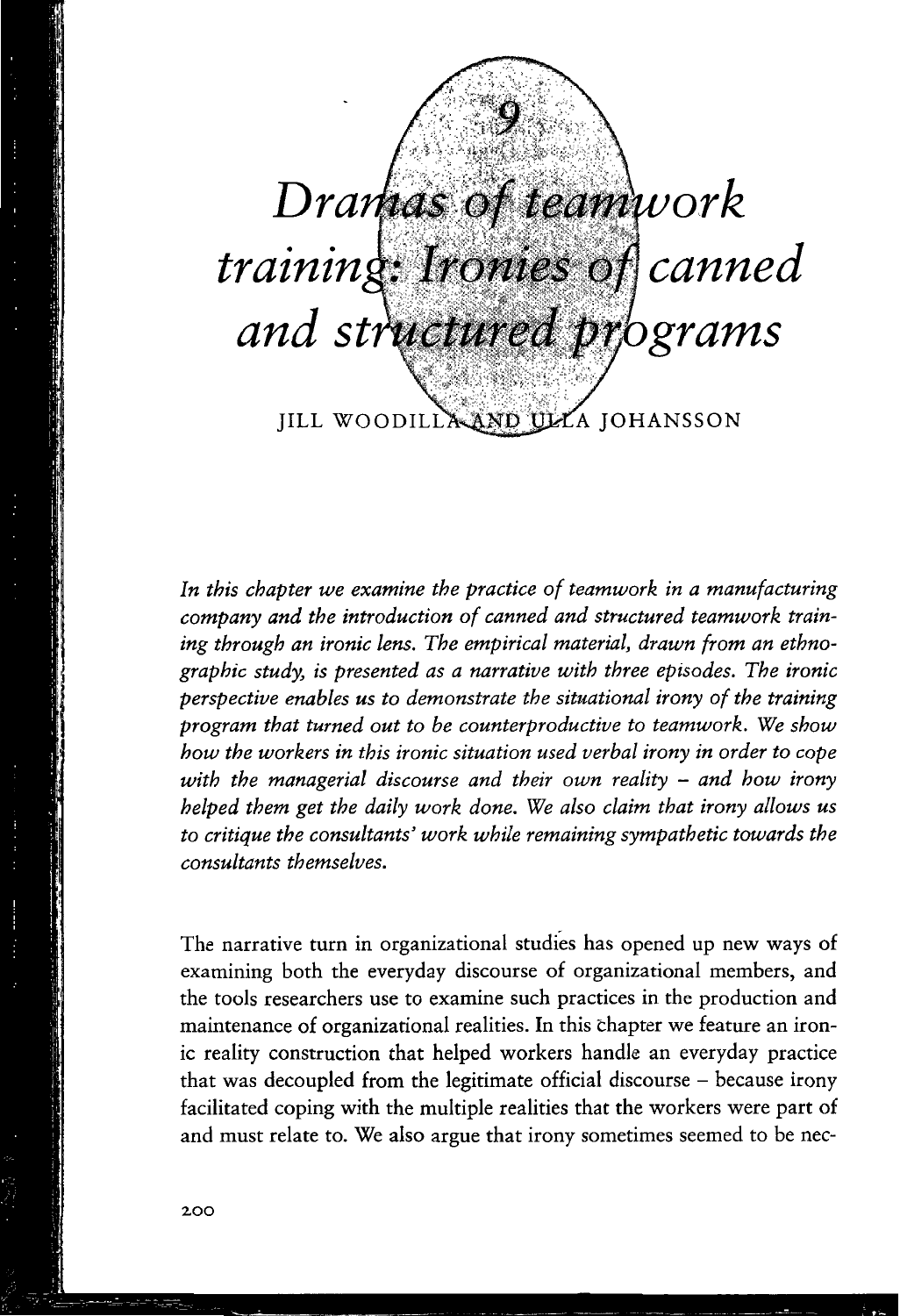essary in order to simultaneously handle the different – and often contradictory - realities they confronted. Irony therefore could be interpreted as a vehicle or device that facilitated the actual job they performed.

We also regard an ironic lens as a useful tool for the constructivist researcher when interpreting and reporting empirical material. Irony, contrary to metaphor, is little used in organizational studies, but has, as we *1* mentioned in our introductory chapter, been extensively used in other disciplines. Irony enables contradictory, ambiguous, and paradoxical meanings to be included, and, as Brandser and Sköldberg claim in their chapters, it can be seen as a critical mode of postmodern critique. Brandser argues that irony is a scholarly identity and platform for a postmodern critical academic and Skoldberg argues for irony as the trope of postmodernism (see chapters 4 and 3 this volume). In our view irony provides both a perspective and a tool for academic work.

In this chapter, we use an ironic perspective to explore the situational ironies in a change process in a manufacturing organization that followed successive fads in how to do teamwork. It is an ironic story that also can be seen as sad from the perspective of each of the participating groups: managers, consultants, and workers. The well-intended, caring managers worked hard to improve the performance of their company through with the help of consultants who delivered the programs they promised. The workers, who were well aware of what was going on, could only hope that "this time it will work out." It is sad because it never did work out. In fact, the more workers were trained through canned and structured training provided by various consultants, the less they managed to improve their performance.

An ironic eye on the empirical situation enables us to uncover and include the multiple meanings and perspectives always present in the reality. Here we use it to examine how teamwork training was used and abused, and how the consultants' canned and structured programs became counterproductive to the aim. The ironic eye allows for a critical examination of the consultants' work, while remaining sympathetic towards the consultants themselves by uncovering and including their good intentions as we demonstrate how these good intentions failed. Because the canned and structured program was not really related to the organizational praxis, it could not work out – although it might well have been a good program in another situation.

Teamwork has been a "constant fad" in the USA during the past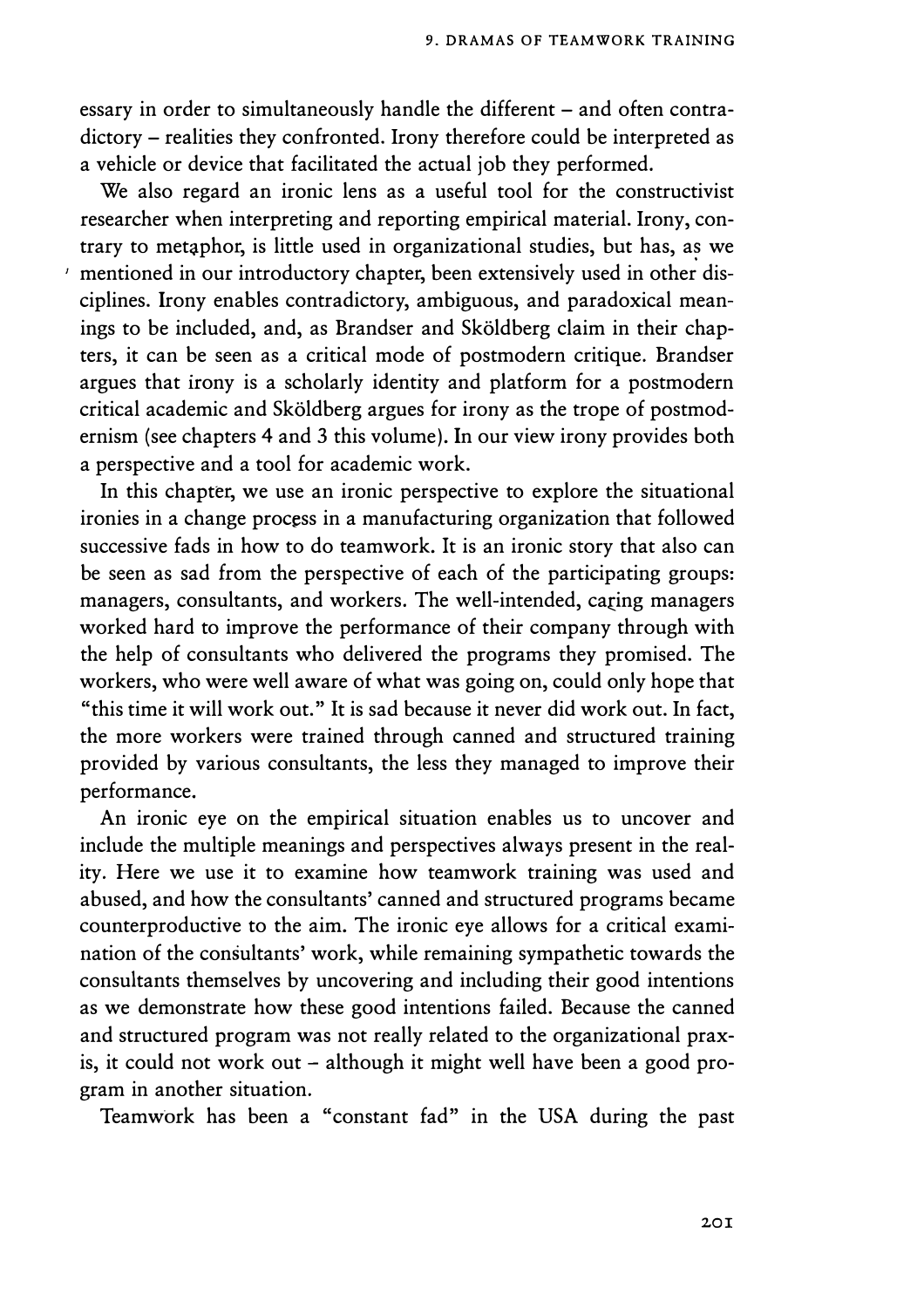decades.<sup>1</sup> New ways of doing teamwork have been presented one after another, and the number of articles about teamwork is enormous. (For example, an ABI-Inform search on peer reviewed articles published over the past ten years containing "team" in the title yields over 1,500 records.) However, these articles almost always focus on either "how good teamwork is" or "how to do teamwork". Certainly this is the case for the practitioner literature, which is filled with recipes for effective teamwork. In this chapter we do not question the benefits of teamworking in general. However, we take a critical stance towards the canned and structured ways in which teamwork is often presented.

Consultancy and teamwork go hand-in-hand, because consultants are often the messengers who bring the latest teamwork models to the organization. Consultancy has become a growth industry,<sup>2</sup> currently estimated to have total revenues worldwide df the order of \$62B with expected annual growth rates of 20 to 30 per cent depending on the country. 3 Somewhat surprisingly, there has been a dearth of articles directly devoted to management consulting in the publications of the Academy of Management. The topic, however, has received considerable attention in the organizational development literature, with some articles going beyond prescriptions for successful program implementation and instead focusing on assessing the relationship between consultant and client<sup>4</sup> or expectations of different stakeholders.5 More critical streams of research have drawn attention to the influence of the most powerful gurus,<sup>6</sup> the ubiquity of methods across different consulting practices,<sup>7</sup> and the subjective interpretation of "success." $8$  This chapter is a critique of consultants using fads and having a program that supposedly introduces "whatever the company needs" in order to survive.

The story is about a US division, here called SnugAdapt, of an international manufacturing firm. The company produces parts for the aerospace, automotive, and construction industries with sales greater than \$100 million/year. At the time of the study about 500 men and women worked at SnugAdapt, 280 of them being unionized within the Teamsters union.

<sup>1</sup> Sewell, 2001.

<sup>2</sup> Cf., Biswas and Twitchell, 1999; Won, 2000.

<sup>3</sup> http:www.kennedyinfo.com/

<sup>4</sup> Cf., Kellog, 1984; Shapiro, Eccles, et al., 1993.

<sup>5</sup> Cf., Bartunek and Moch, 1987; Westley, 1990; Bergholz, 1999.

<sup>6</sup> Clark and Salaman, 1996; Jackson, 2001.

<sup>7</sup> Werr, Stjernberg, et al., 1997.

<sup>8</sup> Anonymous, 1997; Solomon, 1997.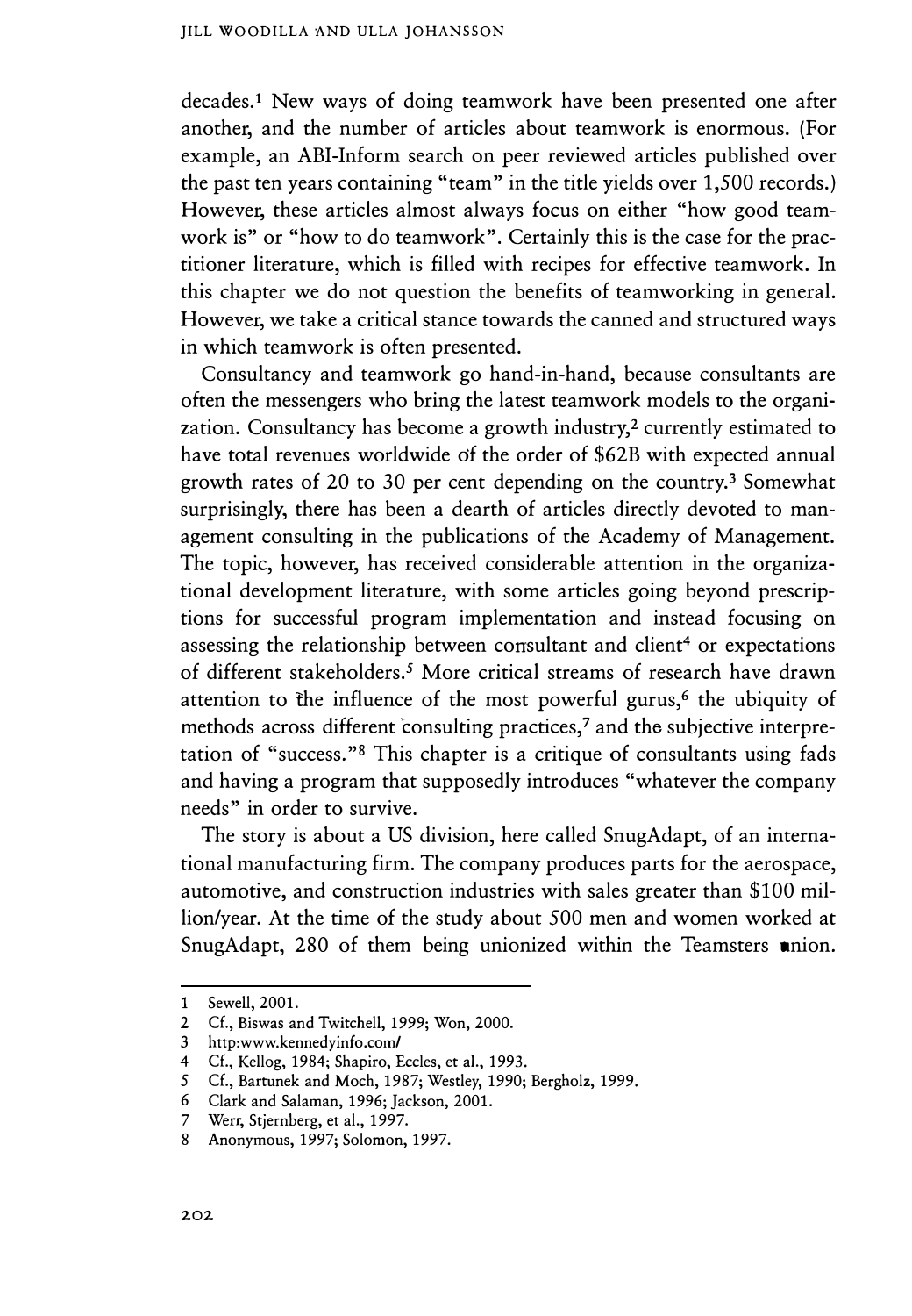About 100 employees were technicians and engineers and the rest were administrative employees or managers. In this chapter we use "Snug-Adapters" for members of the organization, and "workers" to refer to the men and women wlio worked in production (mainly. union members but also some salaried technical employees). Production was organized in work cells according to 'the types of machinery and the skills of workers. Much of the machinery was old but some was state of the art. Many of the machine operators were steady workers who had been employed for 20 years or more.

This chapter draws on a secondary analysis of an ethnographic study made at SnugAdapt in the 1990s by one of the authors. Field work, which was conducted in two periods, included participant observation both of the production plant and the administration, formal and informal interviews with individuals at every level and in every department, and analysis of company documents. Field data included recordings and transcripts of interviews, observation notes and separate reflections. The result of the original study was reported as a series of stories in a doctoral thesis.**9** This chapter is a reexamination of the material from an ironic perspective. Examples of verbal irony are taken from conversations on the shop floor and ironic graffiti in the work cells and offices. The situational irony is an interpretation made by the authors when reading and analyzing the data from the ethnographic study.

This chapter is organized as follows. The first section identifies our interest within the literature of consultancy. The second section presents the empirical material as three episodes in the history of the company. The third section is a discussion and analysis of different themes of the empirical drama.

# **Management Fashions, Consultants and Gurus**

Within institutional theory there has• been an increasing literature about management fashions and management gurus who become associated with particular fads.**10** Critical scholars have questioned the guru's role and pinpointed that it is not so much a recipe for organizational enactment as it seems to be part of the manager's own identity building.**11** The literature

<sup>9</sup> Woodilla, 1998.

<sup>10</sup> Cf., Abrahamson, 1996; Abrahamson and Fairchild, 1999; Staw, 2000.

<sup>11</sup> Furusten, 1999; Jackson, 2001.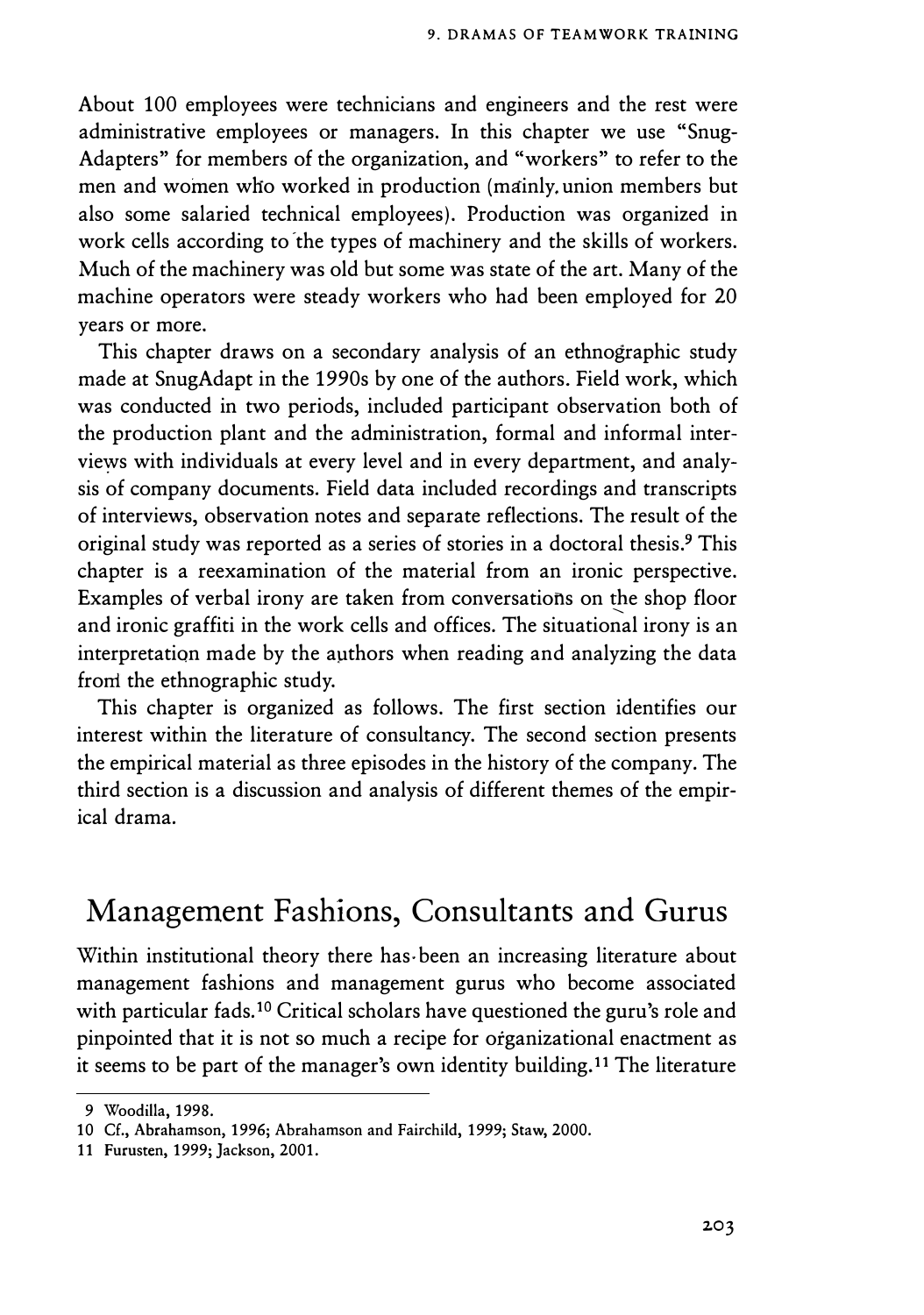on fashions - in both the academic and business press - can be divided roughly into two kinds. First, there are those who search for  $-$  or supply  $$ a recipe, as a normative guide to how to act in order to change an organization positively. Second, there is a growing number of authors who take a critical distance towards these recipe books. The phenomenal spread of total quality management, for example, with its global appeal and distinct technical practices, is one such fashion that has come under intense scrutiny even while it is being embraced as essential for the wellbeing of America.12

Management consultants, while less researched as a topic of scrutiny, can be seen as messengers for gurus. The economic model of consulting "dovetails effortlessly in the larger management fashions production line, which ties together consultancy, business schools and business press in an eye-watering productive chain."<sup>13</sup> Local consultants stabilize a fashion by writing a recipe that introduces a fashionable organizational practice within the linked networks served by the consulting group. In particular, consultants can provide canned and structured programs in technical applications of specific programs, such as teamwork.

While individual managers may have any one of a number of reasons for employing a consultant, it is generally assumed that increased �conomic performance will result from their intervention.14 Yet, as critics of consultancy point out, bottom line results are seldom achieved because the project is defined in terms of the work the client will do and the products they will deliver.<sup>15</sup> Consultants are accountable for providing a program which may be assessed by its recognizable features - that is, by its canned and struttured nature, and not for specified results. Managers are left to implement the consultant's recommendations, to make the "good recipe" work. When the recipe does not work, another consultant, with another recipe, is eager to provide another set of solutions.

We see managers and consultants as co-dependent in perpetuating uncritical adherence to management fashions. When we turn our ironic eye on one organization and view ways in which consultantancy is impli $cated - or not - in workers' understanding and use of teamworking, we$ find paradoxes and ambiguities. We critique the work of consultants in providing canned and structured programs, and managers' uncritical

<sup>12</sup> Zbaracki, 1998.

<sup>13</sup> Caulkin, 1997:33.

<sup>14</sup> Staw, 2000.

<sup>15</sup> Schaffer, 1998.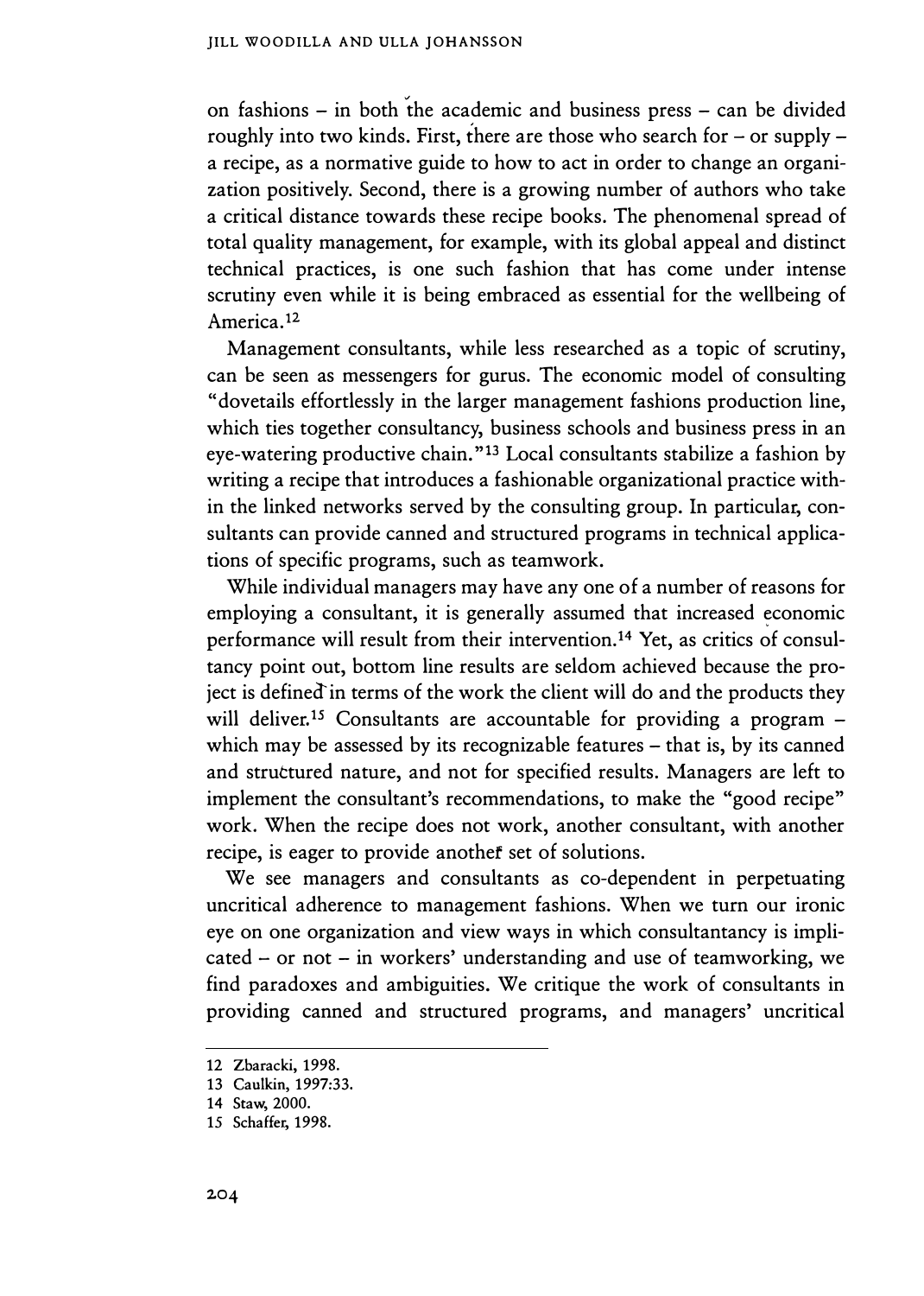acceptance of these programs, while remaining sympathetic to the individual actors themselves.

# **The drama of the workers who lost their art of teamwork when formally instructed in "How to do teamwork"**

This story is about the introduction of teamwork into a manufacturing company. Some years ago management and workers reorganized themselves. They did not label their new way of working as *teamwork,* but it included some of the characteristics often associated with this discourse. Later, when a prominent management guru talked about the way of working in this company as a beautiful example of what teamwork could be, some people interpreted the reorganization into *teamwork* as a success.

As time went by and the company again needed to improve its commercial performance, management looked for new reciepies for effective reorganization. At this time, *teamwork* was a buzzword in the professional network of the senior managers. The term *teamwork* launched the vehicle for success, as *the new way of working,* and senior managers arranged for a training program on teamwork. Ironically, management (at least from the workers' perspective) had forgotten that the workers already worked in teams, and the consultant hired as the instructor of the training program ignored the fact that the workers already had an existing knowledge, including both training and experience, in teamwork practice. Rather, teams flew like a fad into the company in the guise of something new, as something new that should replace the *old way* of organizing the work. The structural irony,<sup>16</sup> however, was that the more teamwork was launched as the discourse workers should now (again) learn and practice, the more it seemed that they were unlearning what they already knew and had been used to doing. Consequently, the more they were taught about teams, the less they worked as teams.

In this  $-$  in itself ironic  $-$  organizational reality the workers themselves used a lot of irony. They used irony when talking about teamwork, and they used ironic comments about management. Their irony, however, was not directed towards their own work performance, but clearly focused on

<sup>16</sup> Muecke, 1964; Lucariello, 1994.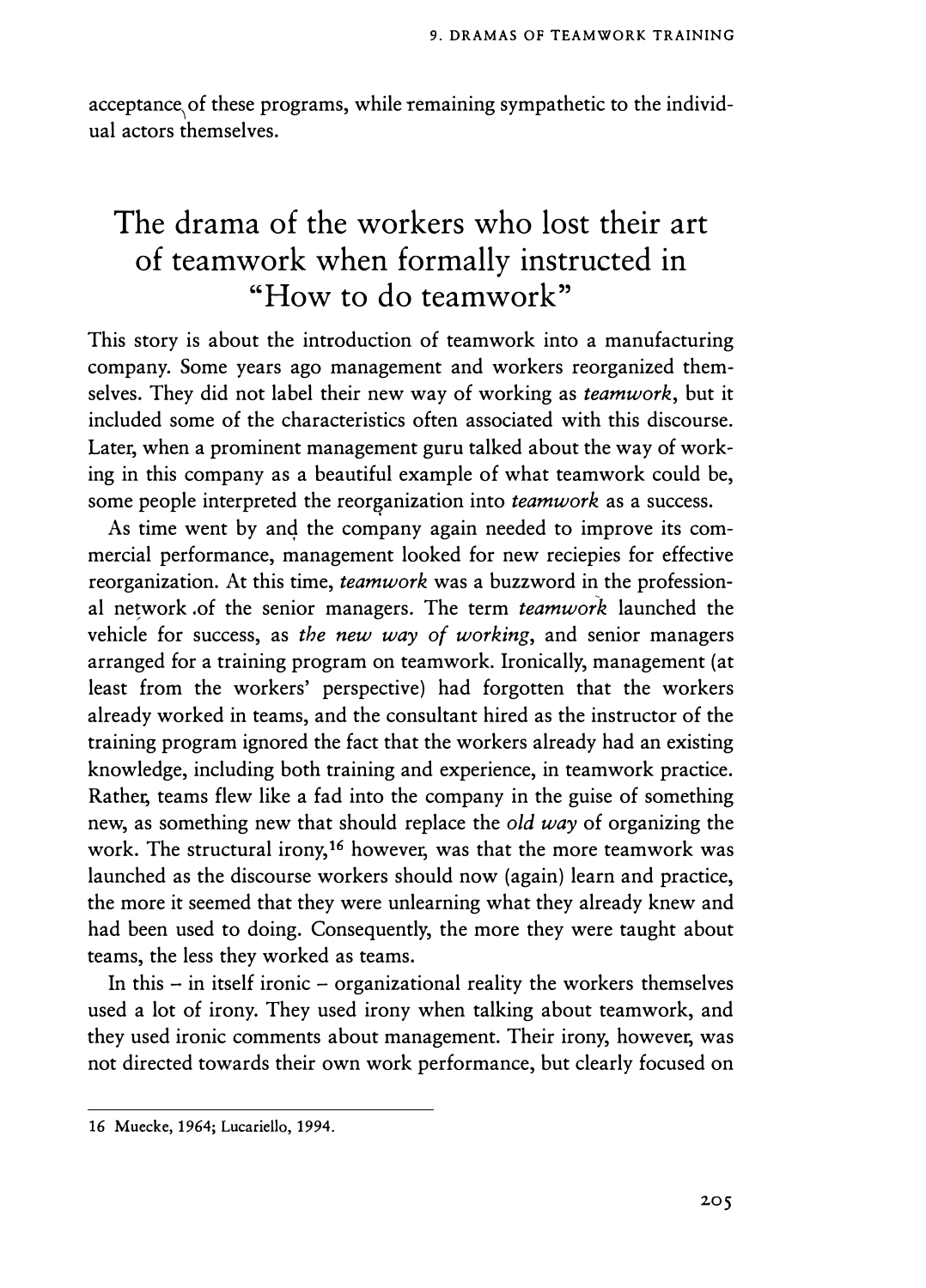#### JILL WOODILLA AND ULLA JOHANSSON

the discrepancy between their own praxis and way of understanding the situation, and different official rhetorics. In their relation to the machines and the mechanical work they performed, workers acted in an inventive and creative way that lacked irony. It was when they related to the different organizational worlds created by official discourses and managers' interpretations that they were filled with irony.

We report the empirical study of SnugAdapt as a narrative<sup>17</sup> structured as three episodes from an ongoing serial drama, where each episode takes the reader into the organization, pointing to what seemed to be important for the SnugAdapters at the time. The three episodes correspond to periods with different company leadership and different approaches to organization, while the majority of the workers remained the same. The story is told from the perspective of the researcher who was directly involved with the production work, and who wanted to make some sense of the ambiguities and multiple realities that were often evident in the moment. The drama has none of the grand theme of tragedy or comedy. Instead it plays out as a *soap opera18* where the characters remain the same from episode to episode, and although each episode has a unique plot, similar themes - of dis- and re-organization, of new practices and relationships constitute the realities of everyday worklife.

## *Episode One: The Big Event*

The drama begins with a glance at the previous era. As the reader will grasp, although SnugAdapters – or at least the managers of SnugAdapt – wanted to constantly talk about the past as worse than the present, and the future as even better, the reality was not that linear, not by a long chalk.

#### *Talking about "the work way back."*

*Way back* was a phrase used by SnugAdapters themselves – a phrase that signaled they were talking about what was before *the revolution* or the *big event,* two phrases that were also in common use at SnugAdapt. It refers to *how things used to be.* The story about *way back* came in small pieces

<sup>17</sup> Czarniawska, 1997; Van Maanen, 1995.

<sup>18</sup> Tullberg, 2000.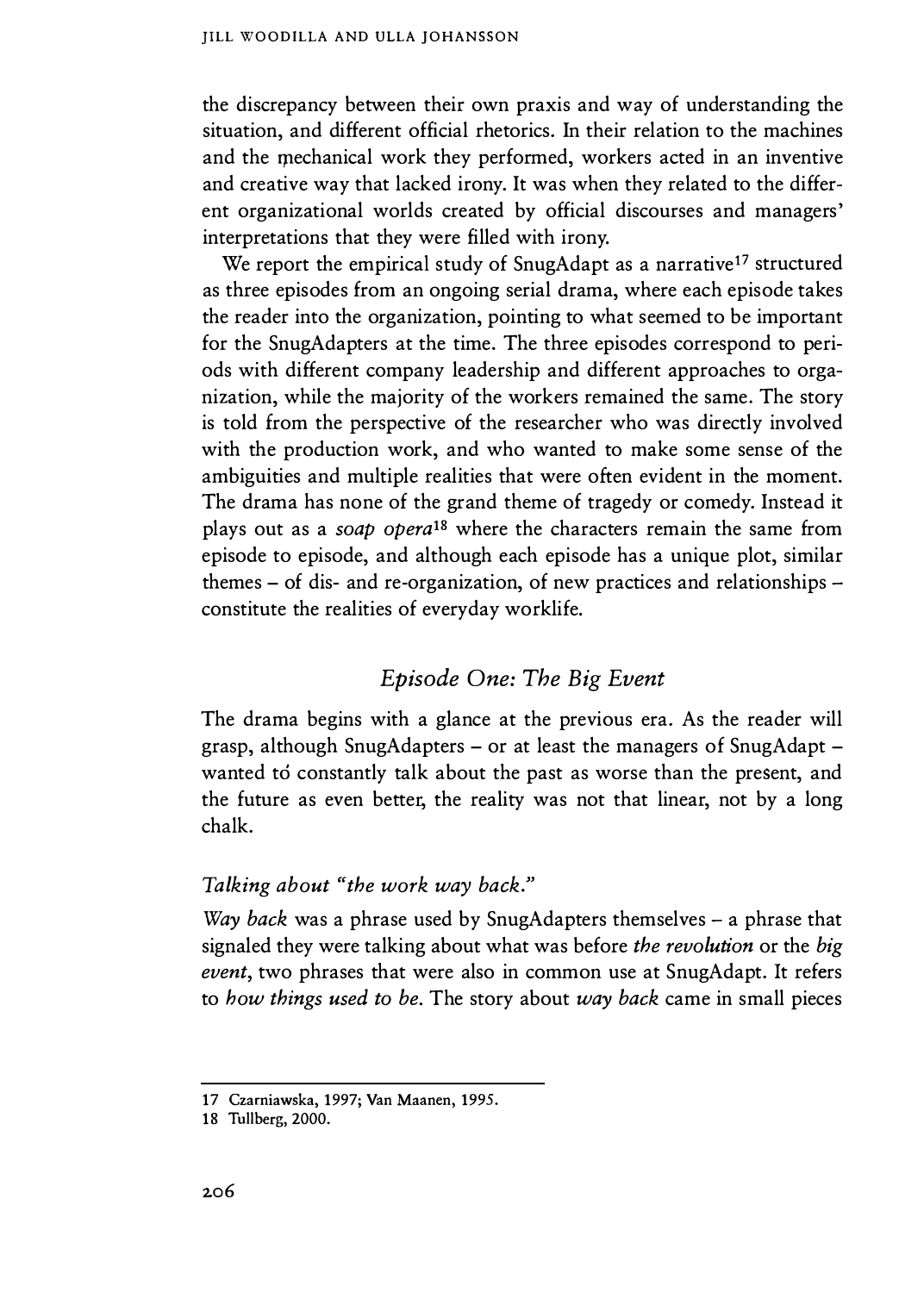from conversations, as recollections that were linked with the current situation.

People at SnugAdapt did *not* like to talk about the past. Rather, the company culture was really a symbol of the modern project, in the sense that what was past was definitely considered worse than present. The future was talked about as if it were taken for granted, either by hope or by conviction, that it would be better than the present. The rationality was clear: time goes from worse to better and better. At least it was talked about in this way.

Though it was only two or three years ago when SnugAdapters first talked about the time *way back,* it really seemed to be an ancient time, far away. It seemed as if, at SnugAdapt, when time had passed it had gone forever. Also, there was no nostalgia. Neither managers nor workers wanted to hav� time *way back* again. One senior SnugAdapt manager talked about the time in the following way:

When I came it was just as if Fredrick Taylor was in charge. Machines were everywhere. Parts went from a machine at one end of the factory to another machine at the other end; then into inventory, then back out again, and so on. And every time a part was moved it got dinged and scratched a little. One department even designed and made special carts to carry the parts around.

The ironic aspect of this comment is that if Fredrick Taylor had been in charge, machines would *not* have been everywhere, but rather arranged in an efficient sequence. "Fredrick Taylor" signals "old fashioned" in this quote, but the irony is that it was probably a time and motion study of the kind that Fredrick Taylor would have advised that would have been needed in order to solve the very specific situation told about in *this* quote. However, the *tone* of the tale about this "Fredrick Taylor time" indicates that the company *way back* was a place where a professionally enlightened person would never have wanted to work.

# *The (management) revolution* - *a foreplay for "the big event"*

*The revolution* referred to the time which began with the arrival of a new general manager, who came to be called "the leader" by the workers, and who himself took the title "president", a title that had not been used before at SnugAdapt. The president came from a consulting group working with the company, and he stayed remained at SnugAdapt for about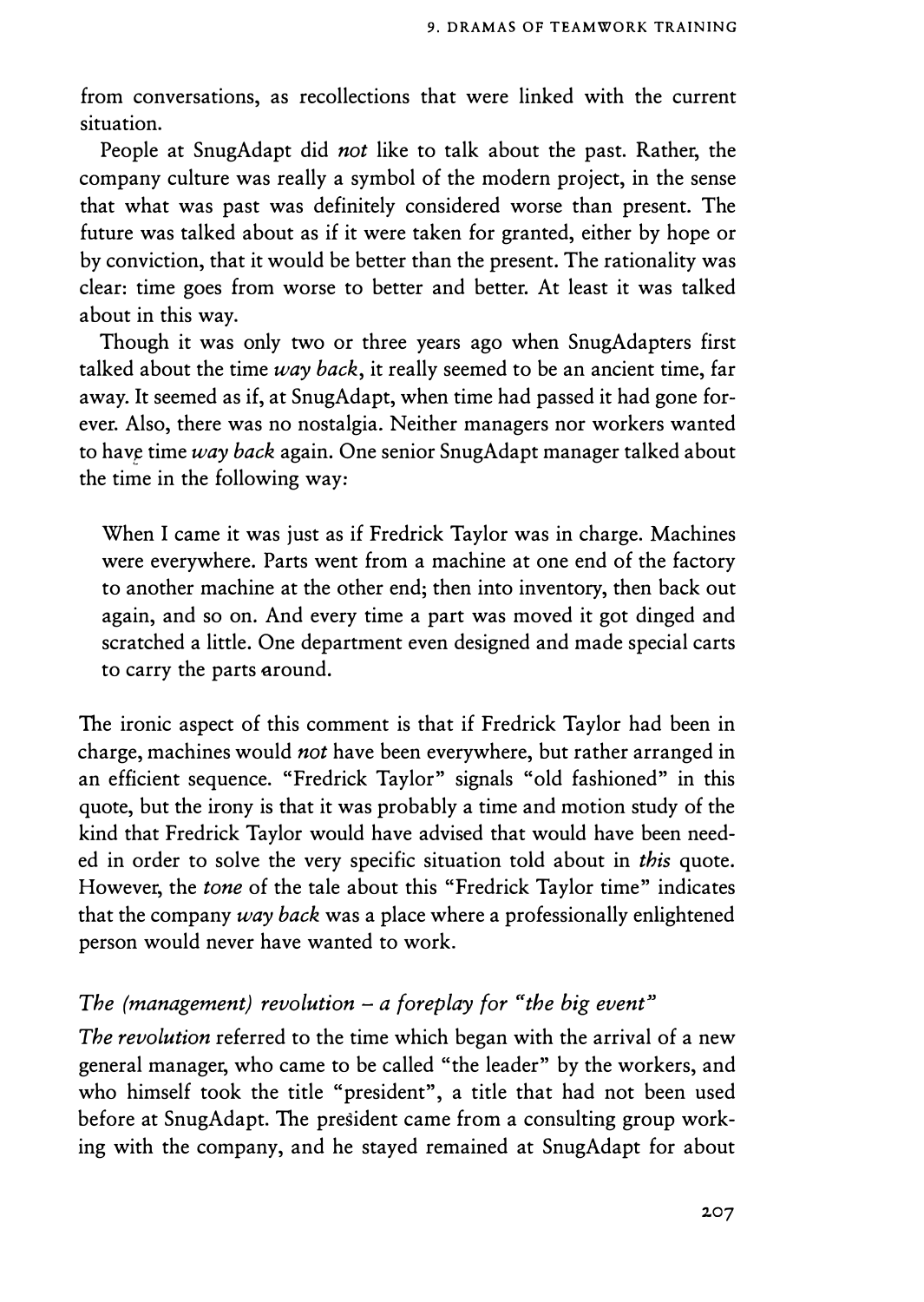three years. These years, and what happened during them, were commonly referred to as *the revolution.* 

The major feature of the revolution, as orchestrated by the president, was the stripping of the hierarchy and the Jlattening of the organization. Before the revolution there were, according to company informants, no fewer than seven layers of managers between those operating the machines and the general manager. During the revolution, most of the managers were fired and the company ended up with only one, or at the most two, layers of managers between the shop floor and the general manager, who was now called president. This meant that shop floor worker became both worker and supervisor of their own work.

#### *The big event* - *or starting to work as teams without calling them teams*

The *big event* was a specific prolonged weekend when the factory arrangement, earlier referred to as Tayloristic, was rearranged into a modular or work-cell arrangement. While the revolution was primarily linked to cutting costs by cutting organizational structure, the *big event* and its implied changes was primarily about the production process itself. The *big event*  linked production and customers in a new way. The result of the new work layout, where all the different machines needed to make one specific part were arranged in cells, was that the workers did work as teams - though this way of working was neither labeled teamwork nor was planned as such at the beginning.

The SnugAdapters who participated in the *big event* would recapitulate the story by tocusing on the rational new design of the work cell and how it came about. The reasoning started, according to informants, with a group of SnugAdapters asking themselves how they could solve the problem that "it takes us a minimum of 24 weeks from the time a customer says 'I want one' to when we can deliver it to the customer." The way they were reasoning was "How can we cut �hat in half? How can we reduce those 24 weeks to 12?" In order to solve this problem they went about it in the following way:

So we spent a couple of days coming up with different concepts and ideas on how to do that. We ended up with designing a small focus factory and decided to go try it. That was on a Thursday night. We came back into work Friday morning, went to one building, and spent Friday, Saturday and Sunday reorganizing it completely, and then drafting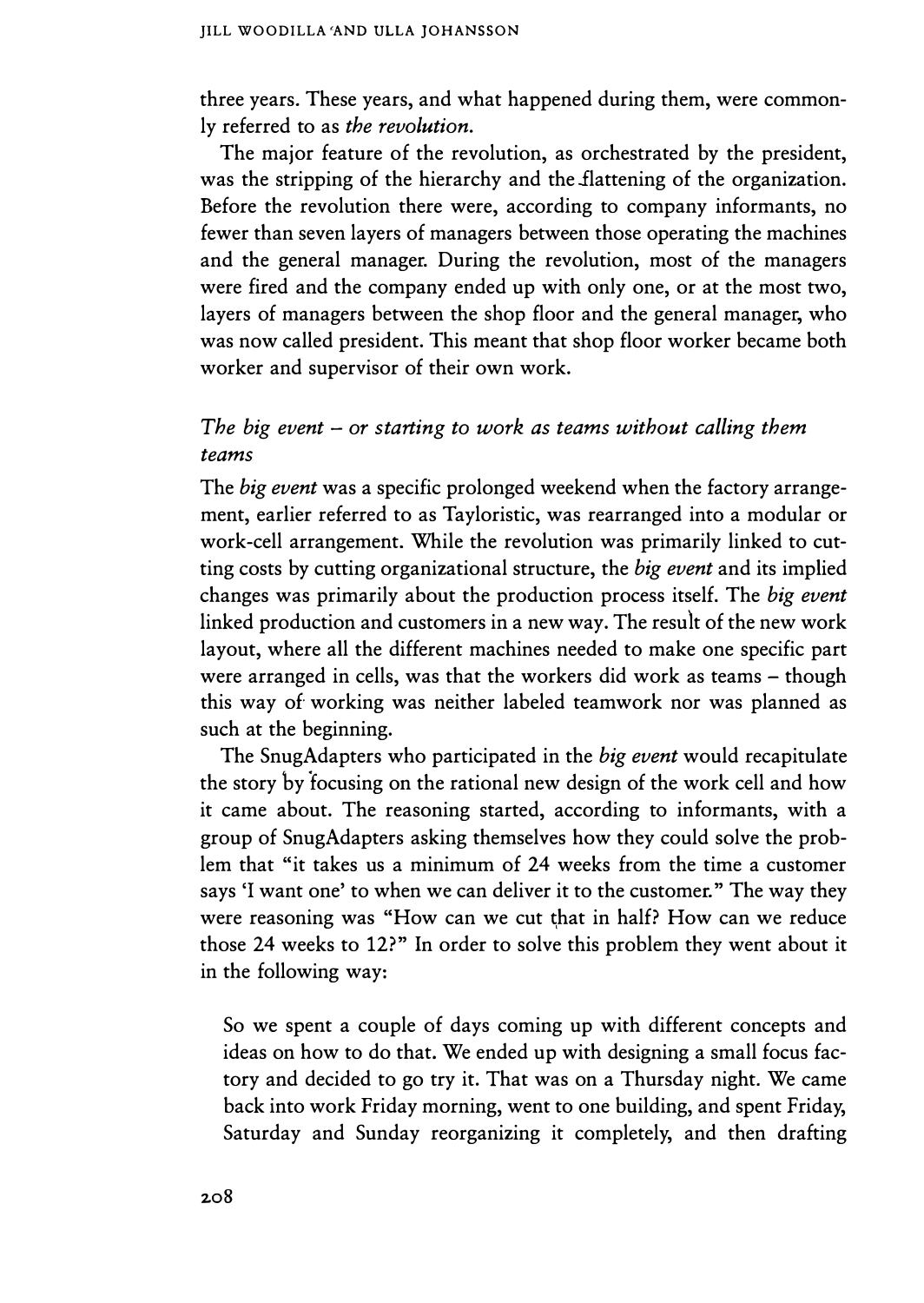employees to work there. On Monday morning our first pilot-manufacturing cell was in operation. And we were extremely pleased at the results. We had taken that 24 weeks and reduced it to less than 12. We had exceeded our expectations by a significant amount. So we practiced and played with this pilot for about six or eight weeks, and said we ought to do this for another cell.

When told this way, and this was how the story was told to the researcher by a number of different people, the accent was on the rational side of the experiment and its result, and the short time of the change, are in focus. What was also part of the story, though mentioned so often, was that the experiment originally was almost done in secret. It was not discussed openly in the company until it was operating and in action in a successful way. But being so, it soon became the preferred solution for customer delivery problems, problems that had been a headache for the company for a while and now called for immediate solutions.

When the machines were grouped in cells, the workers started, without anyone telling them, to work as teams. The workers had never before worked closely together 'to produce a complete part or a.final product. Rather, each person had concentrated on a single machine or one small part of the process, then "threw it over the wall to the next stage" as the saying went. After the big event, when grouped in small cells, something happened to the wall that had never existed in a literal sense, as an artifact, but was symbolic in its nature. The wall either crumbled or moved to surround the whole cell. Within the cell, workers handled the product from the beginning to the end of the production process, and focused on how fast they could deliver to the customer. Customer delivery became a new focus for the workers and brought customers to the forefront of their minds for the first time. Customers had previously inhabited a different worlds than the workers; however, after the big event, customers and workers talked to each other. Because the layers of managers had gone, workers were asked directly about the time of delivery. Workers would ask the customer to come and see them if there were problems they thought could be solved mutually, and the workers also visited the customer to see how the part was to be used.

In this customer-focused new culture, it was not a big step for workers to cooperate with each other within the cell. So without anyone talking about teams or cooperation, they just started to cooperate and consult with each other on how to make the customer delivery as quick as possi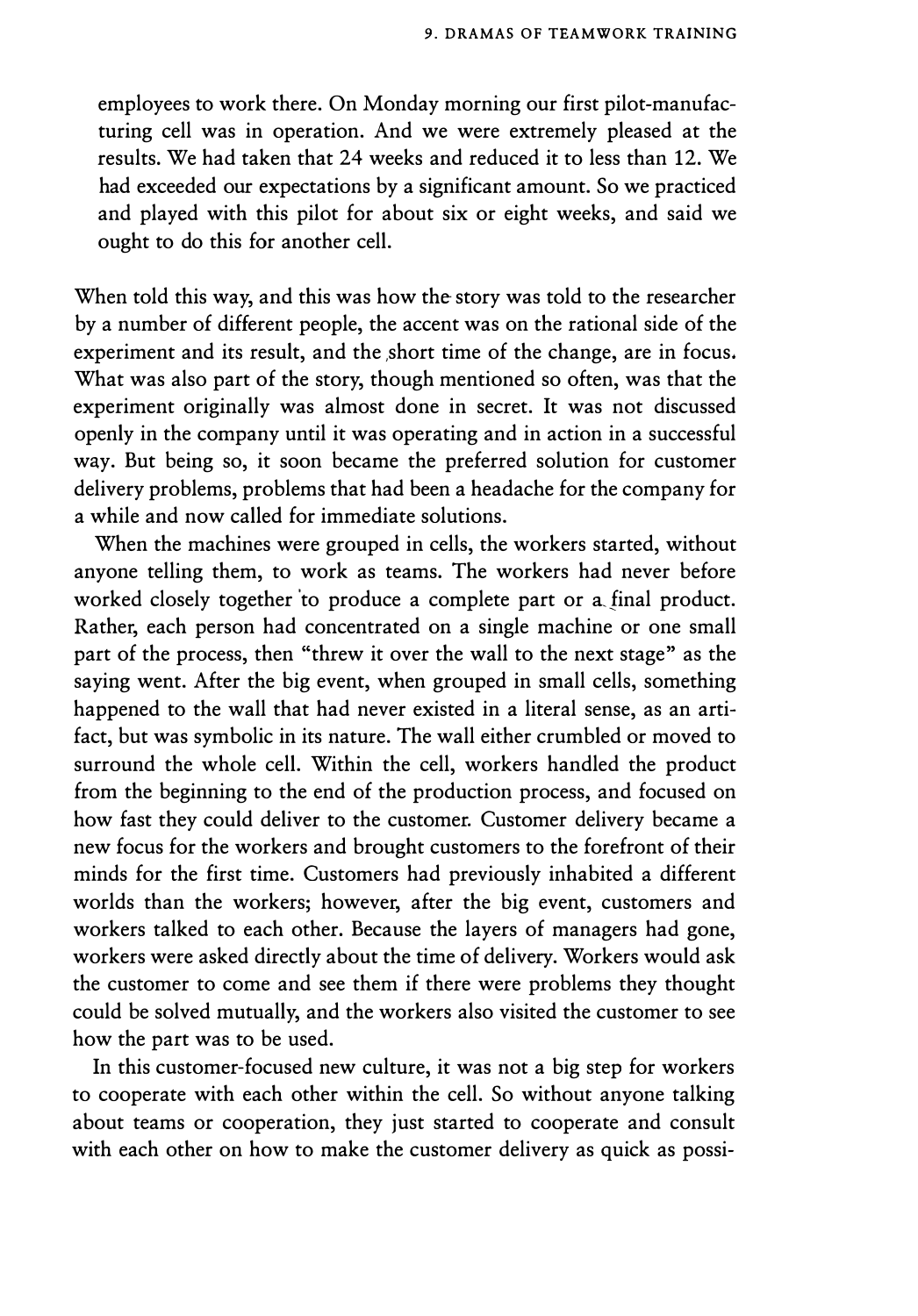ble. Workers started to share tools, which they had not done before – previously they might have taken each other's tools without asking. So this relational change might be described as a change from stealing to sharing tools.

Also, workers had a lot of fun together. Because they did not have supervisors breathing down their neck they could relax and talk to each other. They had pot-luck feasts at lunchtime, organized by the older women. Because they no longer were required to "punch in and out" with a timeclock they took time off from work as needed to deal with personal business, and so could concentrate better when they were at work.

## *Ripples of the revolution*

These changes attracted attention outside SnugAdapt. The results turned out to be both productive and energizing and managers and workers alike talked about the *big event* with pride. Even though it was a chaotic time, SnugAdapters afterwards remembered the positive energy being generated during the *revolution* and the *big event.* Even though they might complain about the present, they said they would not want to have the time *way back* back again.

### *Episode Two: Fame and Infamy*

Throughout SnugAdapt the daily demands of production work continued, outside the company the changes of the *big event* and the way in which they were talked about attracted attention from other managers and consultants. 'The workers did not label their new way of working as *teamwork,* but when a prominent management guru talked about the way of working in this company as a beautiful example of what teamwork could be, some people interpreted the reorganization into *teamwork* as a success. Others had different opinions.

# *The guru comes and tells the world that SnugAdapters are working as role models for teamwork*

About a year after the big event, a popular management guru, with ties to the consulting company that the president once worked for, saw links between the changes at SnugAdapt and his current interest in speed. Paying a whirlwind visit to SnugAdapt, the guru singled out the speed gained by ignoring the computer system for a traveling paper trail and by dedi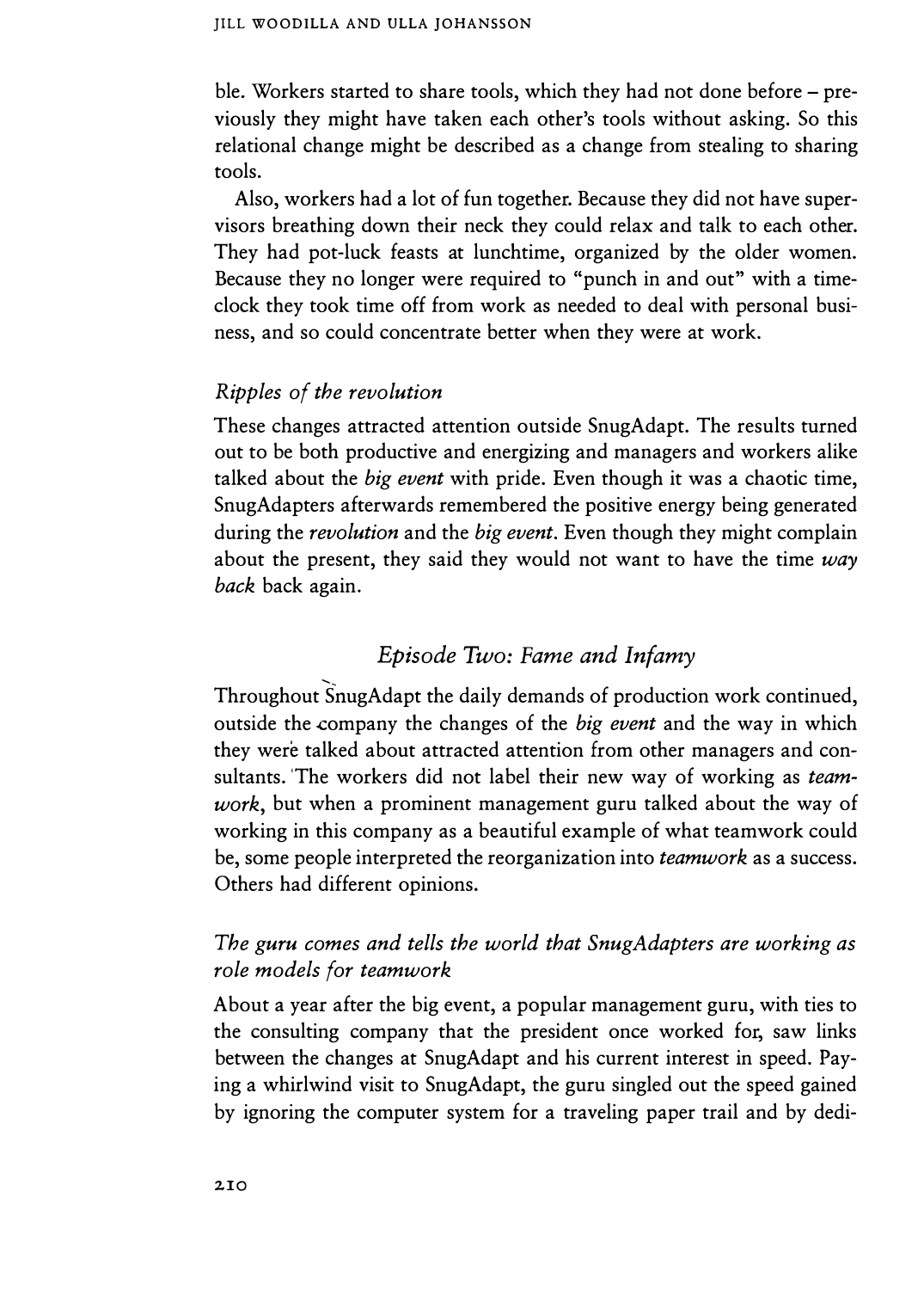cating special teams to expedite rush orders. The guru's video program, which was shown at management seminars and on television, immortalized the potential ability of production workers to solve all problems. The same story was later included in a best-selling book. It was a big event for SnugAdapt, and it gave recognition to the teamwork that, when it emerged from cooperation amongst the workers, was not even thought of as teamwork.

The guru's story began with the new president, overwhelmed by the task of turning around a business he barely understood, getting a phone call one day while out visiting customers. The production engineer asked him, "What should we do - the computers are down again?" The president replied, "Forget the computers. Go to the five and dime store, buy some crayons, mark the boxes, and ship them." Rising to the challenge, shopfloor workers took charge of the whole process, and the customers received their product on time. Building on this success, a handpicked group of workers took specially reclassified jobs (to placate union rules), formed a *rapid deployment team* and were given the authority to put together complete parts as needed. The energy these men brought to their new assignment was striking – and infectious. SnugAdapters described this atmosphere by saying, "The whole factory couldn't change quickly enough." Workers formed teams to attack production problems, used their ingenuity to devise solutions, and everyone breathed a (collective) sigh of relief that (almost certain) disaster had been averted.

#### *The excluded customers requests*

Following national exposure on the TV show, SnugAdapt gained the reputation of being a company that satisfied all its customers' desires. This, however, was far from true. The *big event* had not affected the whole organization. Some parts of the production process were still waiting to "get the big event" or to be reorganized in similar ways. Only a small portion of the organization was working in self-directed groups, although the TV program proclaimed the company as "the problem solving and speedy teamwork organization." One manager remembered the aftermath.

During the six months after the publicity and the media blitz, our customers would send letters of complaint with the guru's articles stapled to them, writing, "How come you treat everyone else great but you treat me lousy? If you have gotten'to the point of taking an 18 week' lead time down to two weeks, how come my product is four weeks late?" Stapled,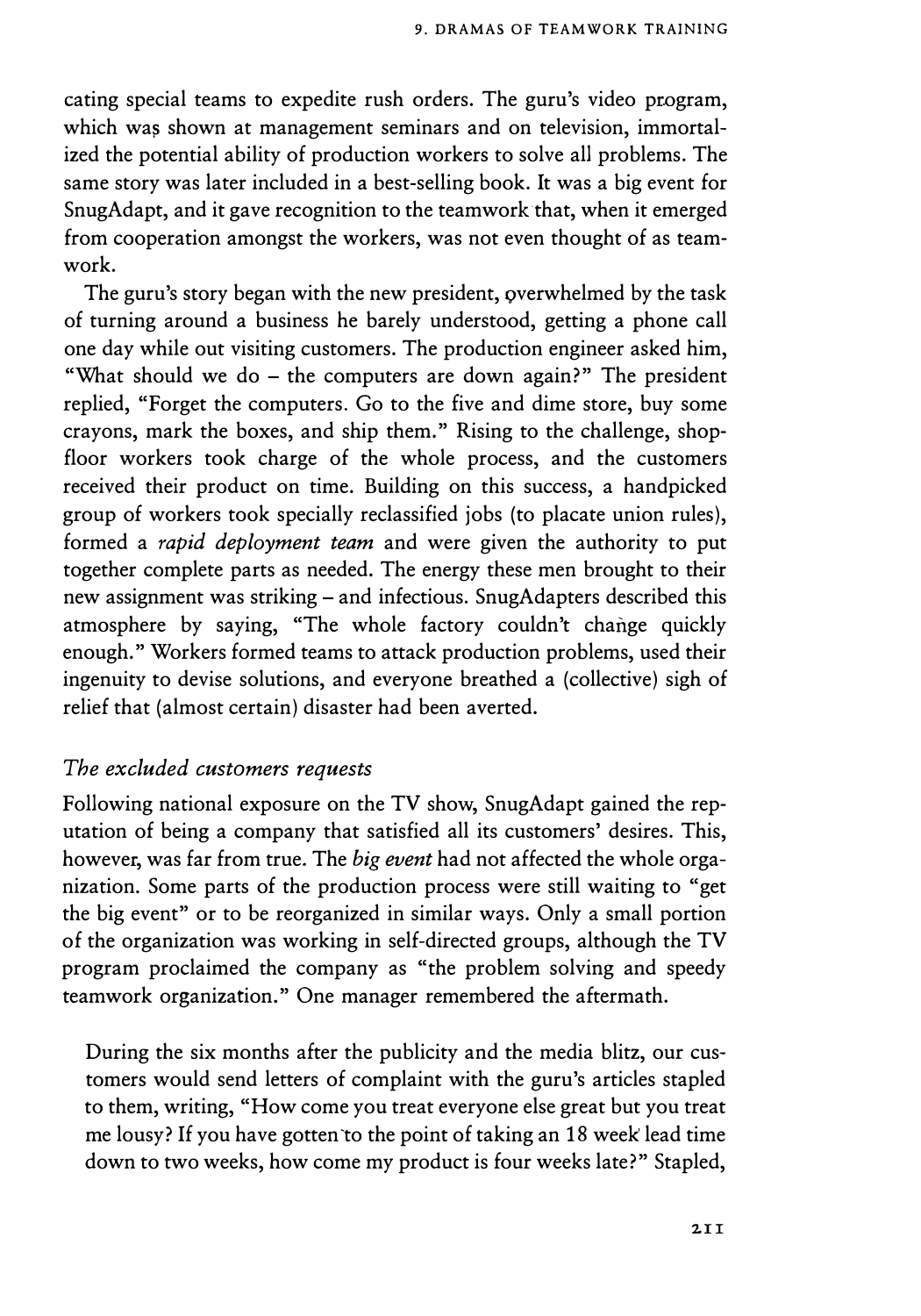attached, article by the guru. People were laughed at. The people who took it in the teeth were our sales force, the front line. They got beat up, and I really feel sorry for them having to have gone through that.

If the program itself gave a sense of pride to the workers, the aftermath from in the shape of disappointed customers gave birth to the opposite reactions. SnugAdapters felt discouraged and frustrated at the same time as the golden story about the teamwork was going around outside the company.

#### *"The Suits" were not amused either*

The top representatives of the British conglomerate never visited Snug-Adapt. They kept themselves informed through the financial statements that were the sole focus of their interest. SnugAdapters knew these men only from their photographs in the annual report, where they wore dark suits and white shirts. Therefore, they were commonly talked about as "the Suits" - and no one at SnugAdapt wore a suit except for very special occasions.

According to the Suits, SnugAdapt's financial results were not matching forecast, and the final figures were not justifying the faith that management was putting in the workers. The president of SnugAdapt, being convinced that they were on track, pleaded for more time to show results. He went to England to make a presentation to show his expected projections of SnugAdapt's future results. However, the chairman of the board was not convinced. He did not even allow the president to make his speech. Instead, 'the chairman grabbed the marker and wrote a large "X" through the diagram of the SnugAdapt's situation, thereby clearly demonstrating both misbelief and discontent.

So the Suits quietly orchestrated organizational change at SnugAdapt. They promoted the president to corporate vice president of the British conglomerate, and he became a Suit himself. And instead of this former president, they brought in someone from another division with a special reputation for cost cutting. They also assigned a young American, who had been working in England, to be the financial vice president at SnugAdapt. At first, this man was regarded to be a mole who shipped financial information across the Atlantic, but over time he became one of the most trusted and respected senior managers in the company. All the same, after six or seven years at SnugAdapt, where few managers even wore a neck tie, he always wore a dress shirt, necktie, and dark suit to work every day.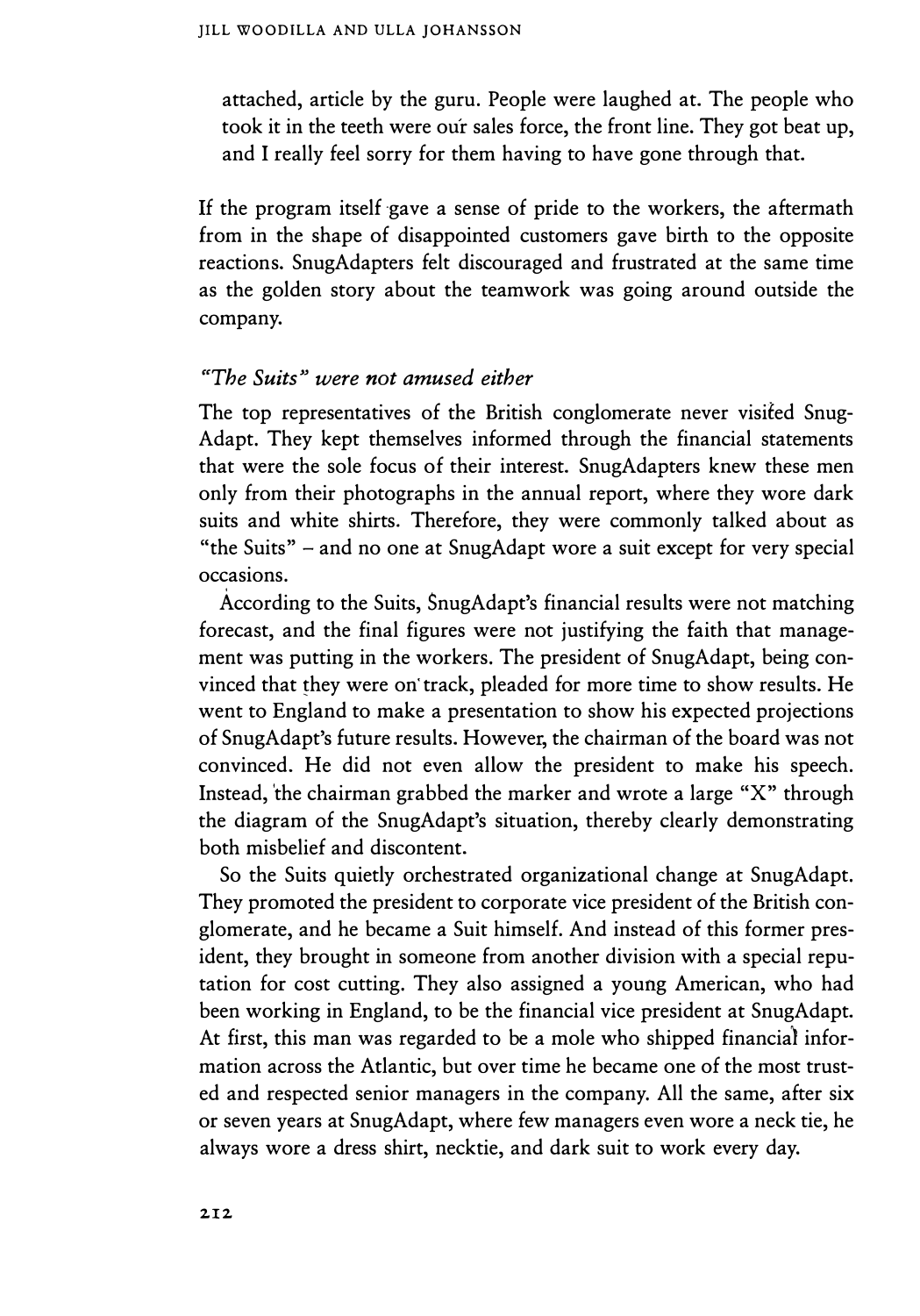#### *Backwaters - a messy situation wjth diverse interpretations*

Only in fairy tales do things ends well with everyone living happily ever after. In reality, everyday life goes on in a much less clear way. At Snug-Adapt life indeed turned out in ways that were unexpected.

As a result of the ten-minute TV-show, SnugAdapt was considered an expert on teamwork, and SnugAdapters at different levels in the hierarchy traveled around, acting as consultants, putting on their own teamwork show. These consulting'opportunities lasted several years, with both union members and managers taking part in the performances. One of the middle managers later described the situation in the following way.

We were surprised by the reaction to the TV show. Suddenly we were experts in doing it right - if only we knew what *right* was. Managers from other companies wanted to come and talk to us – and bring their union �eople to get the message straight from the floor. Researchers wanted to see what we did and the local newspapers were always after us for a human interest story. We - some management and some union folk  $-$  put together a nice little program. After a while we could do it in our sleep. In fact, we're still doing it  $-$  we just dust off the same slides, get into the spirit of things back then and start talking. The audience laps it up. They never seem to tire of how we changed things overnight - and they seldom ask about what is going on now.

What *was* going on in the company was *not* a continuation of the story the consulting SnugAdapters "spread around the world." The good teamwork spirit faded more and more. Though supervision was struck from the formal organization chart, it returned in the guise of commandments. A new atmosphere and a new language were created. Instead of a supervisor "breathing down your neck," a manager would say, "You're empowered - just do it!" Then the manager, being busier than ever, walked away before the workers could even ask what *it* was or how *it* should be performed. For most workers this situation to was even worse than being told exactly how to do the work and having every detail controlled for them. Because the workers had started to cooperate with customers, lots of things were complex and unclear, and needed to be discussed and clarified.

In the management of the company yet another new president, who personally had little enthusiasm for teamwork, wanted to continue the famous teamwork practices that had proved to be so good. So he decided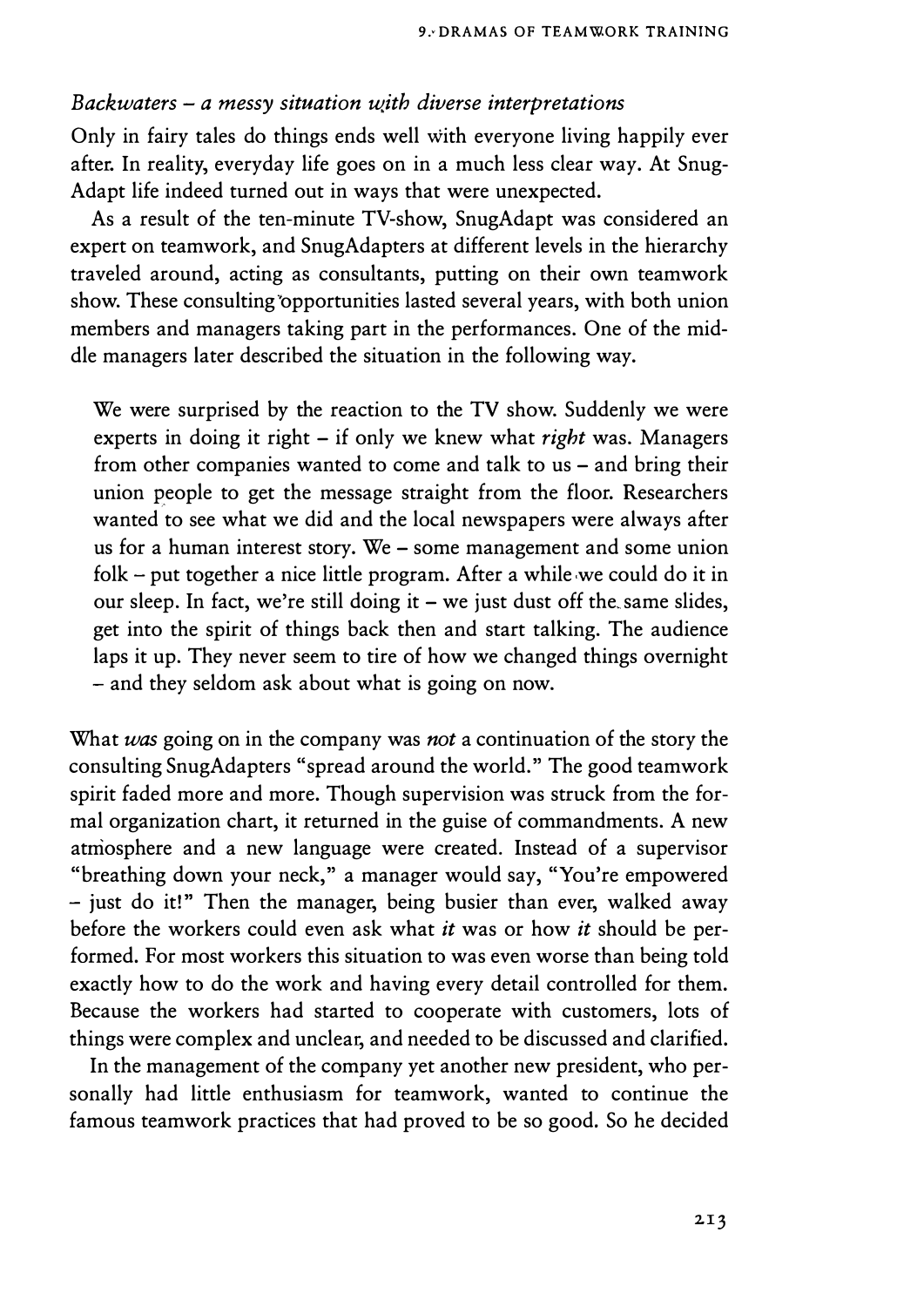to restructure the company and put together a team for each business unit. However, this never turned out the way he had envisioned.

One of the first things Bill (pseudonym) did as president was to change the focus in the business units. I suppose a new president always reorganizes. His scheme was to put two people in charge of each business one a marketing guy and the other an operations person. In theory it was a great idea - the two were supposed to work together. The marketing manager drummed up business and the operations manager made product. But the orders never matched at the end of the month – we have to scramble to make what's needed for actual customers - forget about teamwork! Just switch to firefighting mode and do what you need to do to get the product out the door.

This Janus-face of production scheduling followed a monthly rhythm. At the beginning of the month workers worked in teams, helping each other to solve customer problems and orienting decisions towards product quality. The workers wanted to stay this way all the time. However, during the last week of the month managers said they had to meet production goals - which were always quantified. The message given this last week was, "Do it. Ship it!" Here, what "it" was, was clear. **"It"** was the product that should be shipped whether it was high quality or not. The workers were very frustrated. They might go to the manager and say, "This is not what the customer wants!" because they knew it would not fit the customer's assembly needs. However, the manager would say, **"It** meets written specification,, ship it!" And frequently the product *would* be returned, and a new round of arguing with the customer would begin. Here, the workers would not have this responsibility. Rather, a quality engineer would be expected to prove that the part had been made properly according to given specifications, so that SnugAdapt would not have the cost of remaking the product. "Tell them it isn't so" was a common remark that was heard in the corridors about things everyone knew *was* so! And though the workers could easily have prevented the whole mess – and explicitly asked to do so - they were left out of the whole go-around, at least until they, now and then, got told to produce a new product instead of the earlier one.

The irony was that at the end of each month, the workers were expected to flip back to what the customer *really wanted* and make sure that the product came out that way. At the end of the month, if they had trouble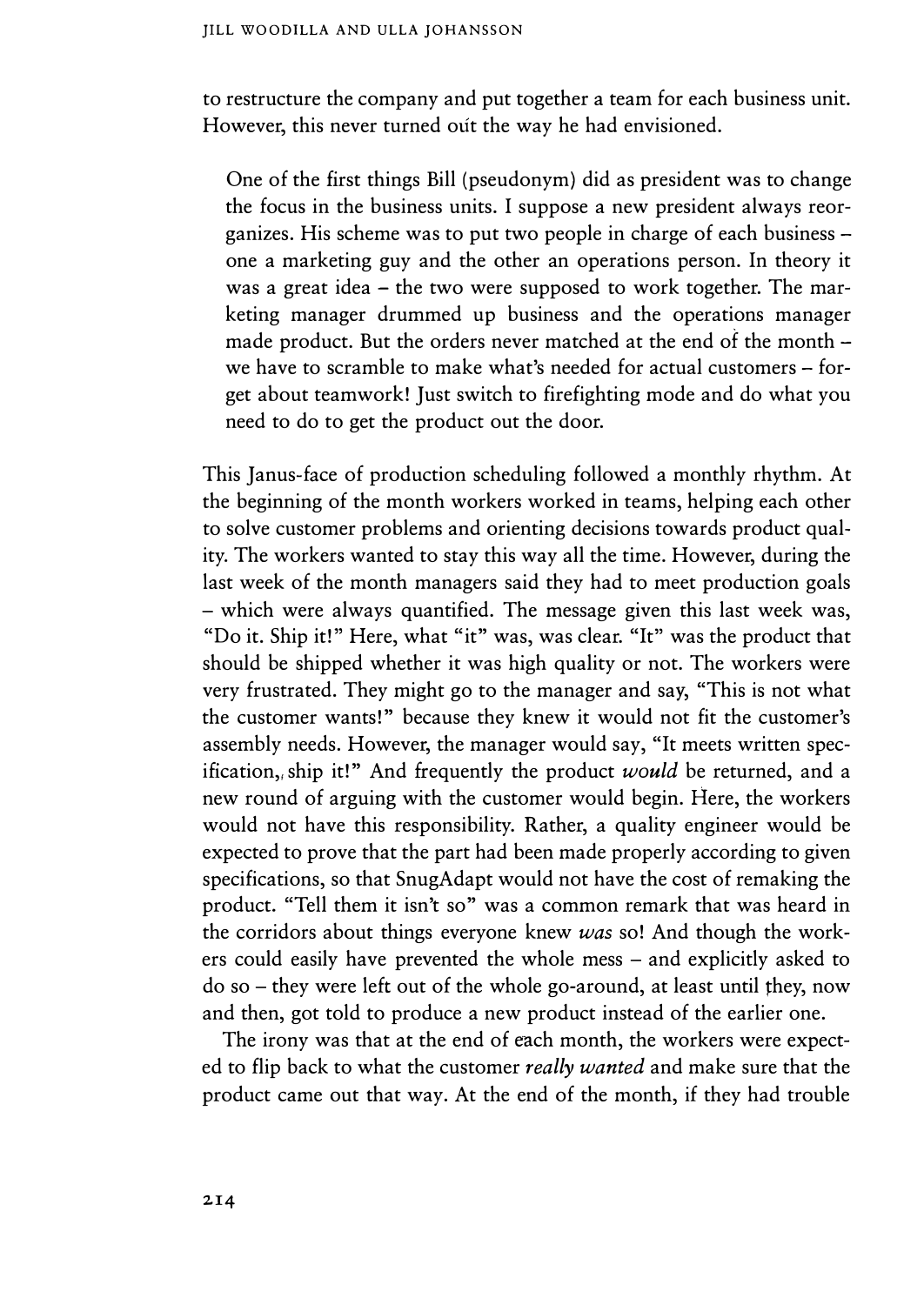meeting production goals (which they always did), the whole circus would repeat itself.

#### *Teams as the ironic answer to SnugAdapt's problems*

Though most SnugAdapters recognized the messy situation, they had different answers to the questions of how it came about and what to do about it. Workers, as described above, would prefer to do what they now considered to be professional work: to work in teams focusing on customer satisfaction and product quality. The workers were saying, "It's the customer who pays us, we work for the customer,." evoking not only a *customer focus* but also a *common purpose* and a helping rather than competitive culture  $-$  in other words, teamwork the way the workers understood it.

Managers had other goals. They needed to make sure double digit profits happened, because this was what the conglomerate demanded. Snug-Adapt's president, at a meeting at the London headquarters, declared *"That* is impossible!" But because the response from above was, "Just do it!" the slogan cascaded downwards to the workers and became, "You need to focus on business goals!" This was a highly ambiguous directive from the workers' perspective, which could only lead to more confusion.

# *Episode Three: "Proper" Teamwork*

In the complex and, for everyone, unsatisfactory situation of the previous episode, the president came up with a new idea. He looked around at what everyone else in his industry was doing and he found they were working in teams!

#### *T he president has an idea* - *"Maybe teams are the solution."*

At this point in time the senior managers agreed that things were out of hand – and not the way they should be. The talk at the highest level in the company was phrased around, "We need to refresh the workforce," inferring that the workers were tired and needed to be reminded of, and return to, the spirit that, once upon a time existed.

The president, who was not present in the era of the *big event,* and had only heard about the golden days when SnugAdapters had boundless energy and everyone worked together, wanted to recapture some of the magical power that would, hopefully, make everything *right again.* Whatever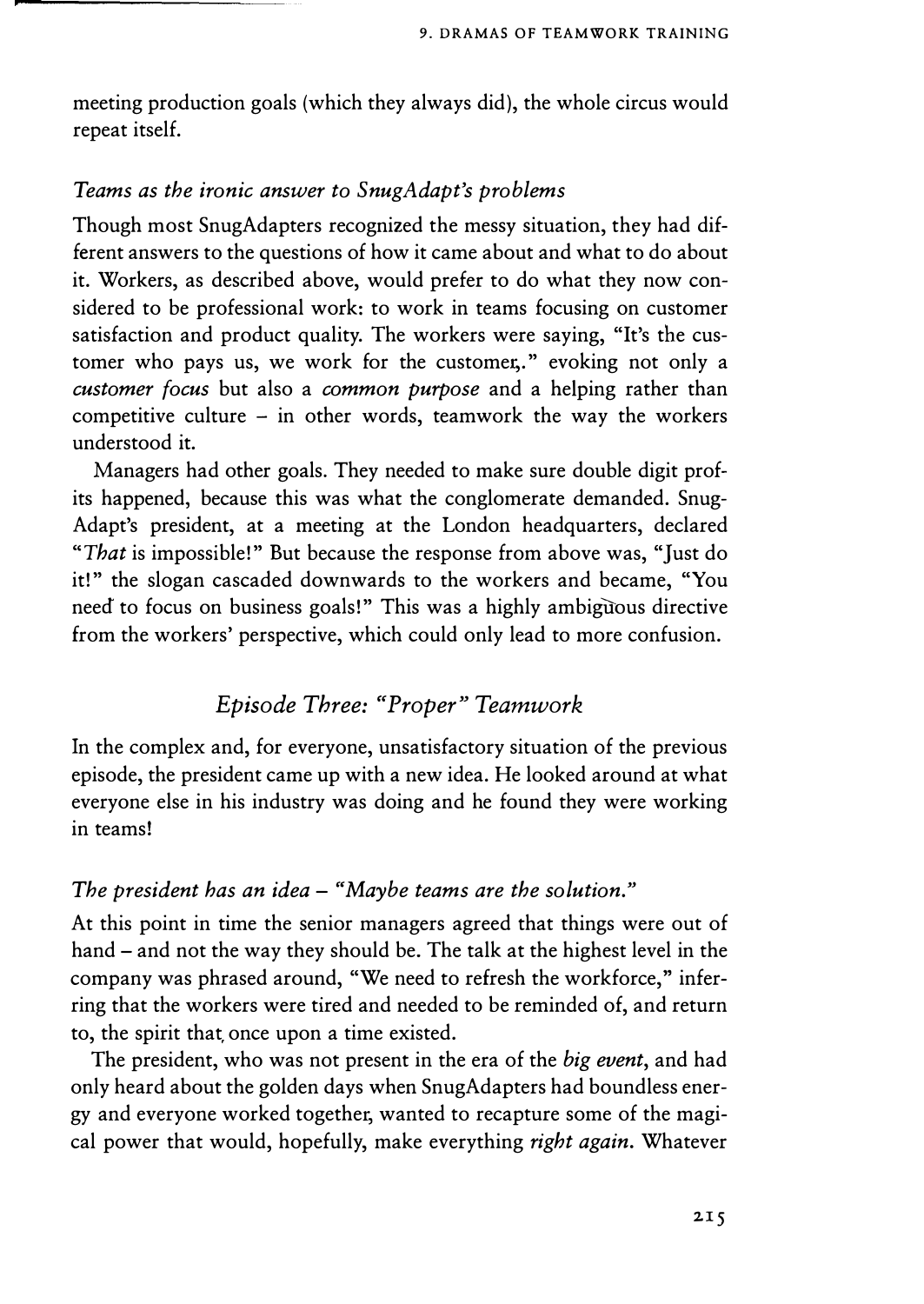changes he made had to be fast and cheap in order to save both the company and his own skin from' the wrath of headquarters. And because all the companies in the president's network had teams in their formal organization, he decided that teams would be the solution for SnugAdapt's future.

However, this president, running the company six years after the *big event*, was an engineer who liked and demanded structure. That the magical teamwork of the earlier time was not a matter of orchestrated structure but emerged spontaneously never occurred to him. He took it for granted that teamwork should be deliberately planned and structured. So he looked for, and engaged, a local consultant, who proposed a structured plan for achieving teamwork within 90 days. Later the president admitted to the researcher that the consultant's goals and philosophy were not really compatible with SnugAdapt's interests and culture and that he had not explored what "a structured teamwork plan" meant, but rather, "I believed what he said because I wanted to believe what he said."

# *A consultant comes as the savior and tells the workers "How to do proper teamwork."*

Initially, the workers were enthusiastic about the consultant, because he visited the shop floor and explained that he was there to help them. The consultant nodded in sympathy as workers spilled out all their frustrations, citing problems with machinery maintenance, illogical scheduling, and insufficient company leadership. He talked with the workers about their work and their views of the problems. To the researcher, the consultant said at this the time, "These men are great  $-$  they can do anything if they are given the right teamwork tools."

That the workers already both had experience of teamwork and were interested in continuing to work in teams were things the consultant must have been aware of from his conversations with the men and women on the shop floor. However, he was engaged by the president to implement a structured program and to teach *the proper way of teamwork* as it was being used by other successful companies. So the knowledge the consultant gleaned from his initial visits to the shop floor could not be allowed to influence the training sessions. He spiced his talks with some jokes and stories about SnugAdapt, but otherwise no one who attended 'the training session had any reason to believe that this man had ever visited the company.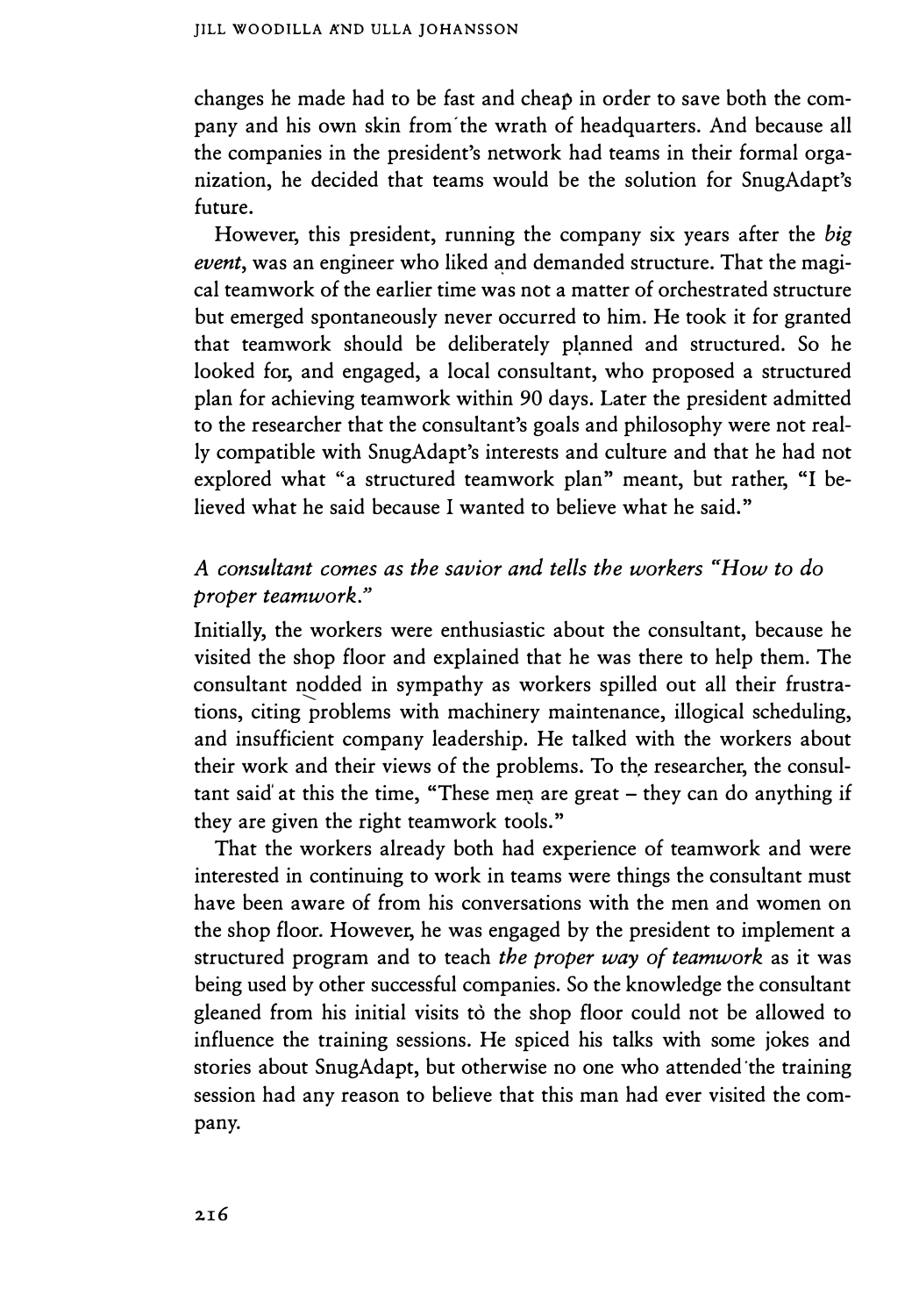The consultant's canned program did not include any of the teamwork methods that SnugAdapters themselves had developed in the past and continued to use whenever possible. The formal training session was a twoday off-site event attended by about 30 key employees chosen by management for their similar attitudes towards change. "We must change!" the consultant exclaimed. His audience .nodded. "The president must get involved! It will be hard, but I will show you howl" His patter was personalized by company stories, but only the title page of the training manual was unique.

At the training session, the consultant explained the guaranteed results and carefully structured program, as follows.

The first stage is to have about four cross-functional teams that set bottom-line goals that can be achieved within 90 days. Then we will roll out the program to the departments. Once everyone is using the tools and working in a new way, I promise you that, in the future, whenever a problem arises, a group of people will spontaneously form a team to solve the problem. There will be teams popping up all over the place. You won't be able to stop them.

Ironically, teams were popping up before - but definitely not using the tools provided by this consultant. However, during the training everybody seemed to believe the consultant. His easy manner made the program seem achievable  $-$  and his audience liked the idea of getting results quickly that would impress the "Suits". Of course, SnugAdapters knew from past experience it would take a little longer for everyone to get involved. But if top management believed in the workers again, maybe everyone could pull together to tum the company around.

The teamwork *tools* presented by the consultant consisted of rules and guidelines for: "holding a meeting", "brainstorming", and "planning action items". Each team would have two or three meetings, learning how to µse these *tools.* Afterwards, team members were expected to work exactly according to this spontaneously *structured* procedure. According to the structured teamwork program, there was also a special "Quality Council" in charge of teams. It was the Quality Council that set up the teams and approved what they should do. The teams would then report their results back to the Quality Council. The council had essentially the same structure as the company because its members were the senior managers and the heads of different departments - plus two union representa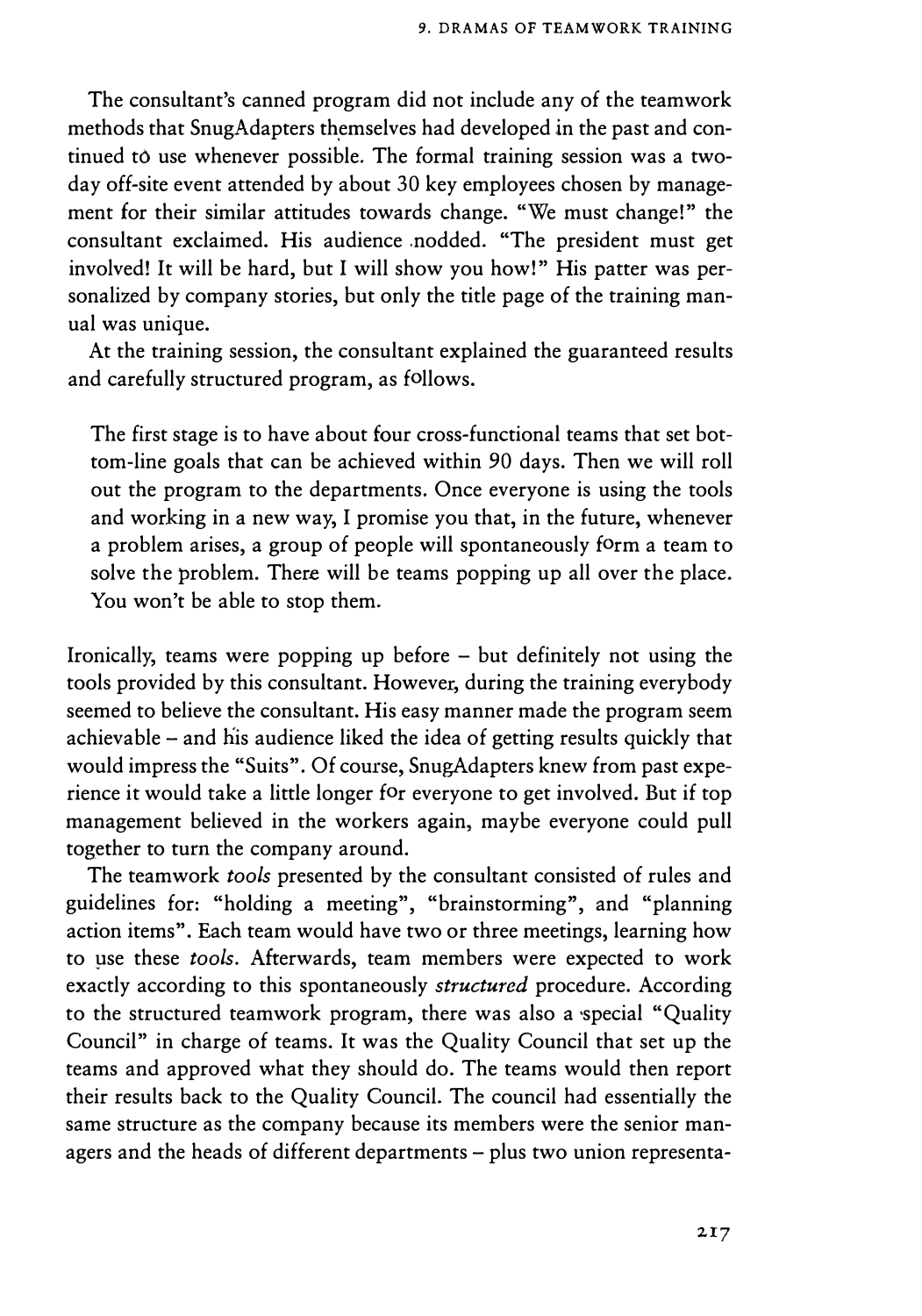tives. Only the presence of the union representatives made the Quality Council different, but these representatives felt out of place in the discussions and seldom spoke what was on their mind.

Setting up the first teams happened with incredible speed. The first teams were formed in the last half-hour of the second day of the training session, sometime after 3 pm on the Saturday afternoon. People called out ideas for problems that would show *business improvements,* or bottomline results, within 90 days, and also the names of people who should be team members. The training session ended in confusion with many ideas and names suggested and recorded.

On the following Monday, at 8 am, a list of six teams, objectives, composition, and meeting dates was posted on various bulletin boards around the factory. Workers who had not been at the training session read the notices to find out if they had been assigned to a team and what they would be expected to do. After the initial training session, the consultant seldom visited the company. Instead, the responsibility for ongoing training and keeping the teams and the Quality Council *on track* was given to a recently hired quality engineer, who was also responsible for their certification programs as well as customer returns for one of the business units.

Team members found out that they needed to attend many meetings, and soon the few conference areas in the factory were in constant use. Teams were composed of both salaried and hourly workers, with managers acting-as *team leaders.* Shop floor workers found the arrangements uncomfortable: often they had little knowledge of the business functions talked about by the managers, and, more important, they were not accustomed to sitting and doing work through talking in meetings. Afterwards, when they returned to the shop floor, they often needed to work at double speed to finish the jobs waiting at their machine!

At the end of the first 90 days, all the teams were expected to report to the Quality Council, as mentioned above. Because none of the managers wanted the others to think poorly of them, each presentation highlighted *results.* However, many of these so called *results* of *teamwork* were things that had nothing to do with either the teamwork or the goals discussed during the initial teamwork training. Despite this, the consultant, who attended this meeting, figuratively patted everyone on the back saying, "Well done, now we must roll out the program to the departments."

A *company roll-out* was too much for the workers to stomach. "No," said the workers' leaders. "This will never work. This is not our kind of work." "Do it anyway," came the reply from the senior managers. Work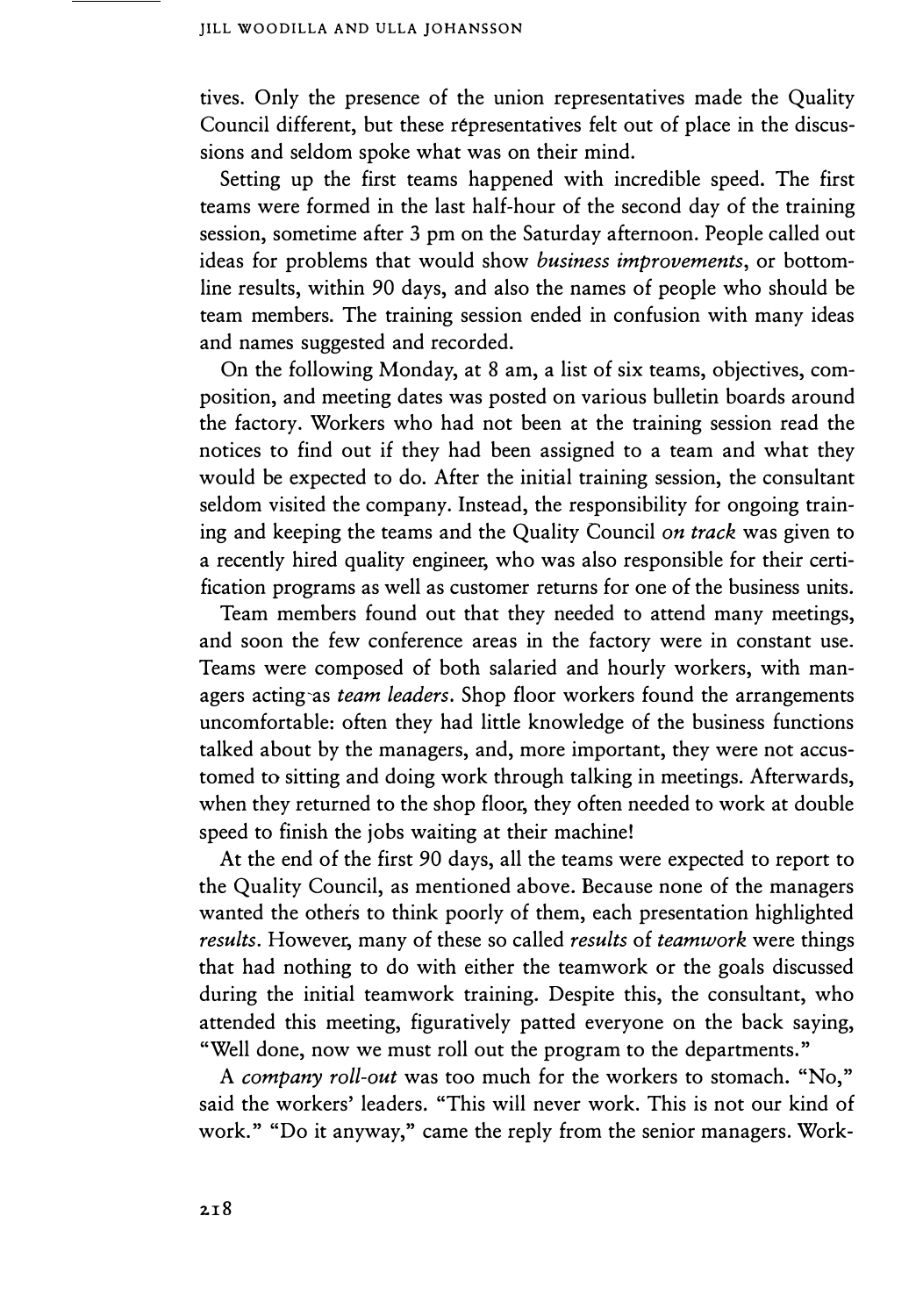ers found themselves attending even more training sessions, once again covering the same *teamwork tools.* Again, they were assigned to teams within their department and were expected to solve some of the difficult problems that the company was facing - in the new teamwork manner for which they had received proper training.

### *The workers, in this situational irony, use verbal irony directed towards teams.*

In this situational irony, the workers' own irony showed more and more. Whenever the managers pushed the new ways of *spontaneously* structuring into teams, one of the very respected workers, here called Dan, who had been with the company for many years, would say,

The whole company used to be a team. And that's all I'm saying.

This single sentence was repeated over and over again in different situations. Interpreting the irony of the sentence requires situational knowledge about the way workers made sense of *teamwork* – a knowledge that managers did not always share. In a non-contextual interpretation, therefore, Dan's sentence is simple, but untrue, since the company was never formally, nor informally, a unified team. However, among the workers it was clear that it referred to the time of the big event when teams sprung up because *everybody* wanted the same thing for the company - solving customer- related problems at hand without labeling them anything else than problems to be solved.

After having said this, Dan would go on and accept the given task. Through the ironic comment he would indirectly oppose the situation, indicating that he would want it done in a different way  $-$  or in a way that *he* and his fellow workers understood as teamwork. By doing the task, and by doing it very well, he at the very same time accepted the circumstances at hand. He also showed he understood the managers' discourse. Irony, however, helped him show that he both accepted and opposed it at the very same time.

A second verbal irony relates to *the story about stealthy teams.* One of the bulletin boards had a newsletter describing a conference on teamwork that had been held by the local network of organizations of which, coincidentally, the "structured teamwork consultant" was a member. In the issue of the newsletter on the bulletin board there were photographs of different company displays at the teamwork conference. On the page of these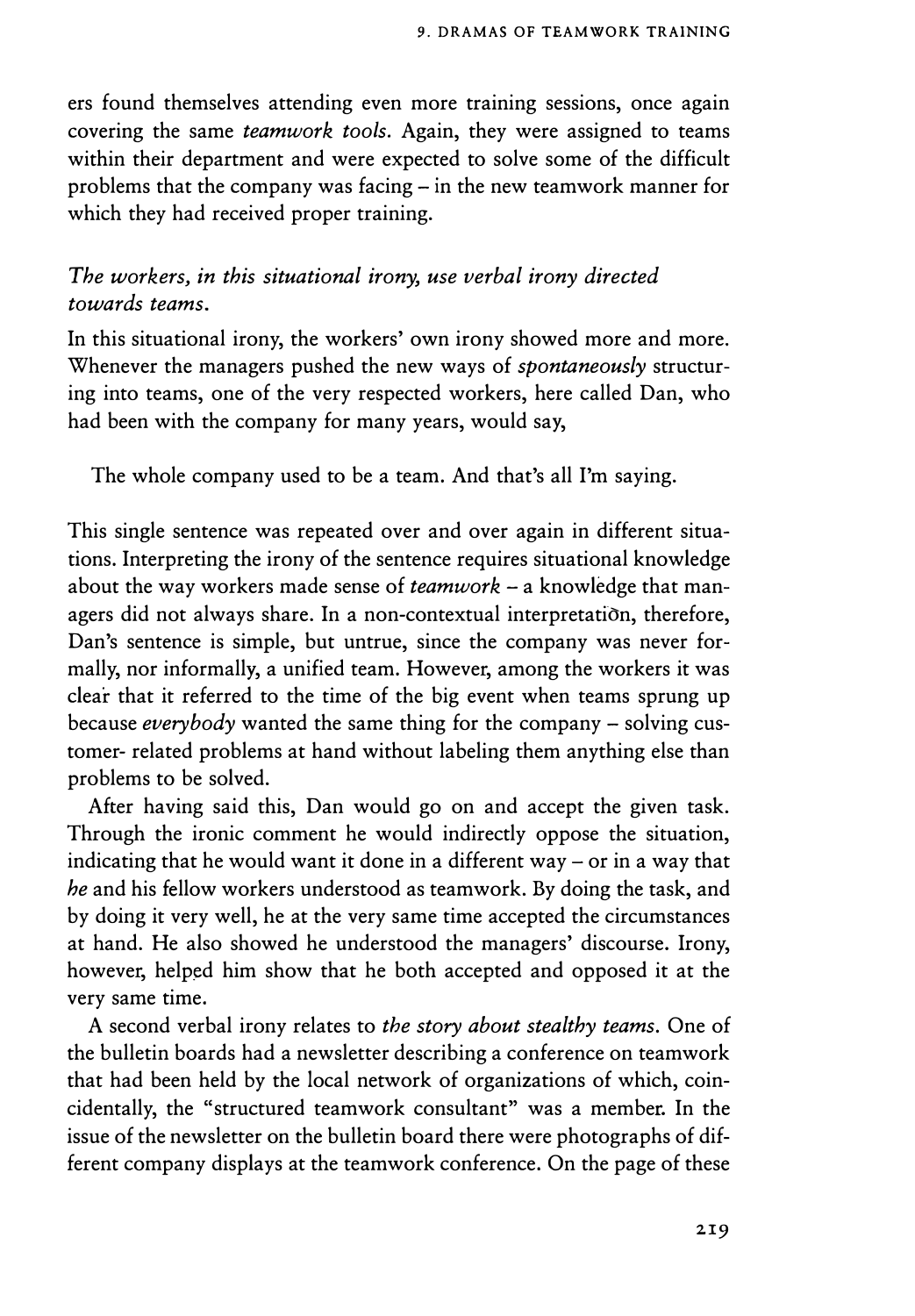photos, an empty rectangle had been carefully drawn beside the others, like a photograph of nothing – or maybe of the emperor's new clothes, or the stealth bomber that can not be seen by radar. Underneath this "photo," which was not a photo, the caption read, "Charlie demonstrates the stealthy team." Charlie was the engineering supervisor who encouraged the members of the workgroup to continue with their former - and now officially forgotten – teamworking practices at the same time as they were attending training on the official ways of teamwork. The stealthy team photo demonstrates a complex irony towards the team training. In one interpretation it acted as a reminder of the ways of teamworking that were not (now) teamwork. In another interpretation the workers were acknowledging the engineer's leadership  $-$  they believed he should have been recognized at the teamwork conference.

Another ironic example from this workspace became well-known throughout the company. Somehow, an organization chart of the time just after *the big event* remained on a bulletin board here. The chart was dated "1990" and every time someone whose name was in one of the boxes left the organization, a large black X would be drawn through the name. The name of the new incumbent was not added. After a while, once there were more crosses than named boxes, the question "who's left?" was added. By 1997 all except two of the 20 or so boxes on the chart had been crosses through them. The human resource director, wahting an example for a presentation at a company-wide meeting about teams, used this diagram to make his point that the organization *had* changed over the past six or seven years. He said that people who held the workers back from achieving their full potential were no longer part of the organization.

However, this man failed to grasp the irony contained in the chart: the two remaining names were the two men who, in workers' view, did not understand teamwork the way the workers did. The two men had moved to positions of greater power than indicated by the chart. The real irony is that they were not only intensely disliked by the workers, they were also blamed for their lack of understanding of necessary qualities of a management required for changing the organization. Since the differences in the perspectives of the managers and workers were evident in this example, everyone found the visual display of the organization chart with the crossed-through names humorous, though the different layers of interpretation were not evident to everyone. It is probably part of the ironic freedom that was created that allowed managers and workers to interpret the symbolic meaning differently.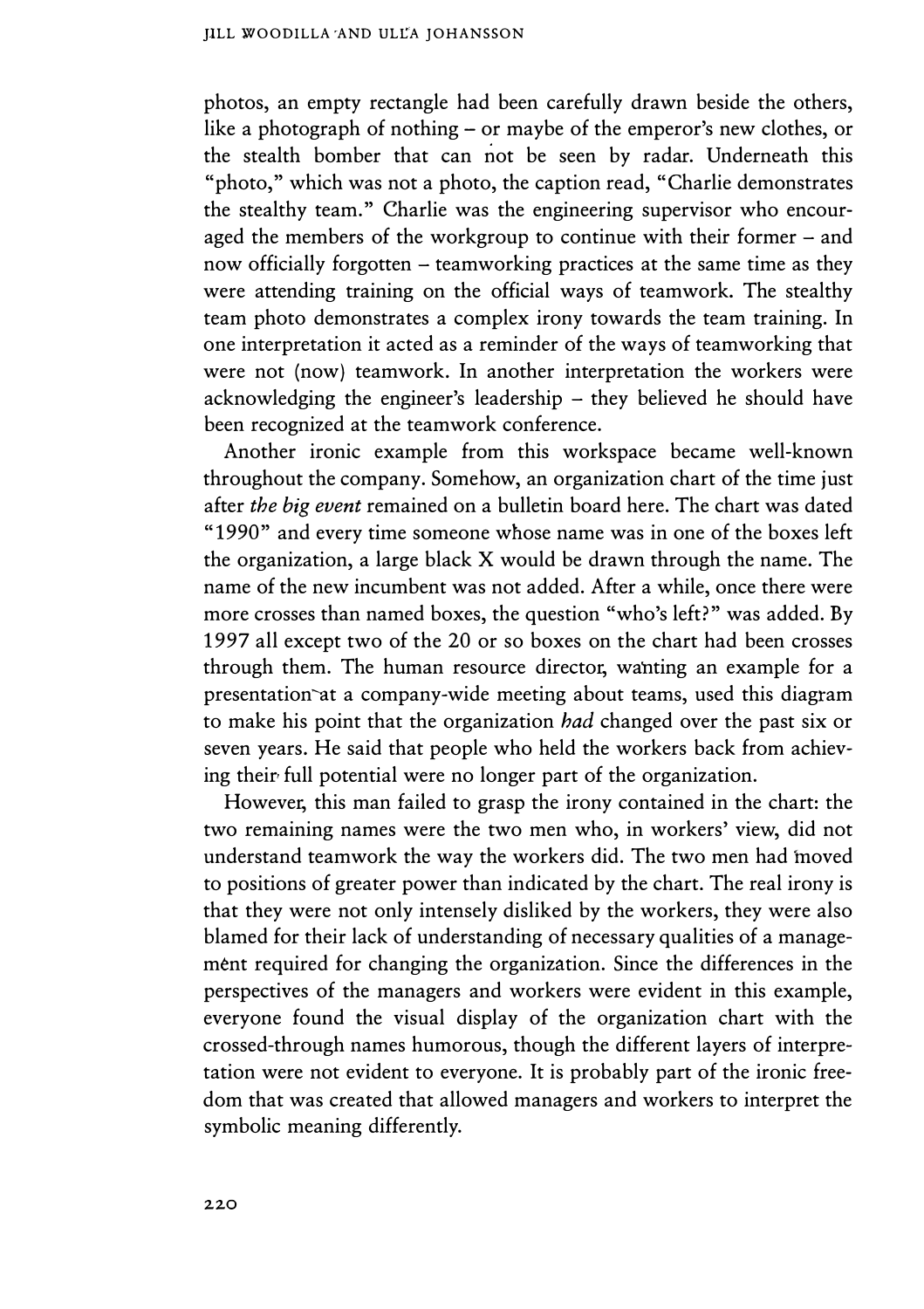# **The ironic perspective summarized**

Here we highlight and comment on themes that emerged from our presentation of SnugAdapt; first, the ironies of teamwork training, including the workers' use of verbal irony within the context of situational irony, and second, the decoupling of a consultant's program from organizational practice, which leads to ironies of consultancy. These two themes reflect paradoxes and ambiguities inherent in the organizational situation of SnugAdapt that are visible to an ironic eye.

## *The ironic and counterproductive teamwork-training program*

Many scholars<sup>19</sup> comment on distinctions between situational and verbal irony where the irony of the situation is in the eye of the beholder, while verbal irony is created in the relationship between speaker and listener. The teamwork training is an example of situational irony: the more workers were trained in canned and structured teamwork training, the less they worked as teams. Because of the workers' linear expectations that the future would be better than the past, they always embraced the teamwork training and met it with positive expectations – that were either never fulfilled or sustained over time.

In the first episode the workers spontaneously work in teams in order to solve production problems. Later they had to fight for keeping decent teamwork conditions. In the final episode, the workers were expected to learn the proper way of *how to do teamwork* through teamwork training by professional consultants, who brought canned and well structured training programs to the company.

While the workers were supposed to follow these programs, the ironic result was that this training became counterproductive. In the end, the researcher found that workers in general were working less as teams than ever. Even more ironic is that solving production problems in the way that was understood as teamwork from the workers' point of view probably would have solved some of the production problems at hand in the company.

<sup>19</sup> Cf., Muecke, 1970; Luciarello, 1994.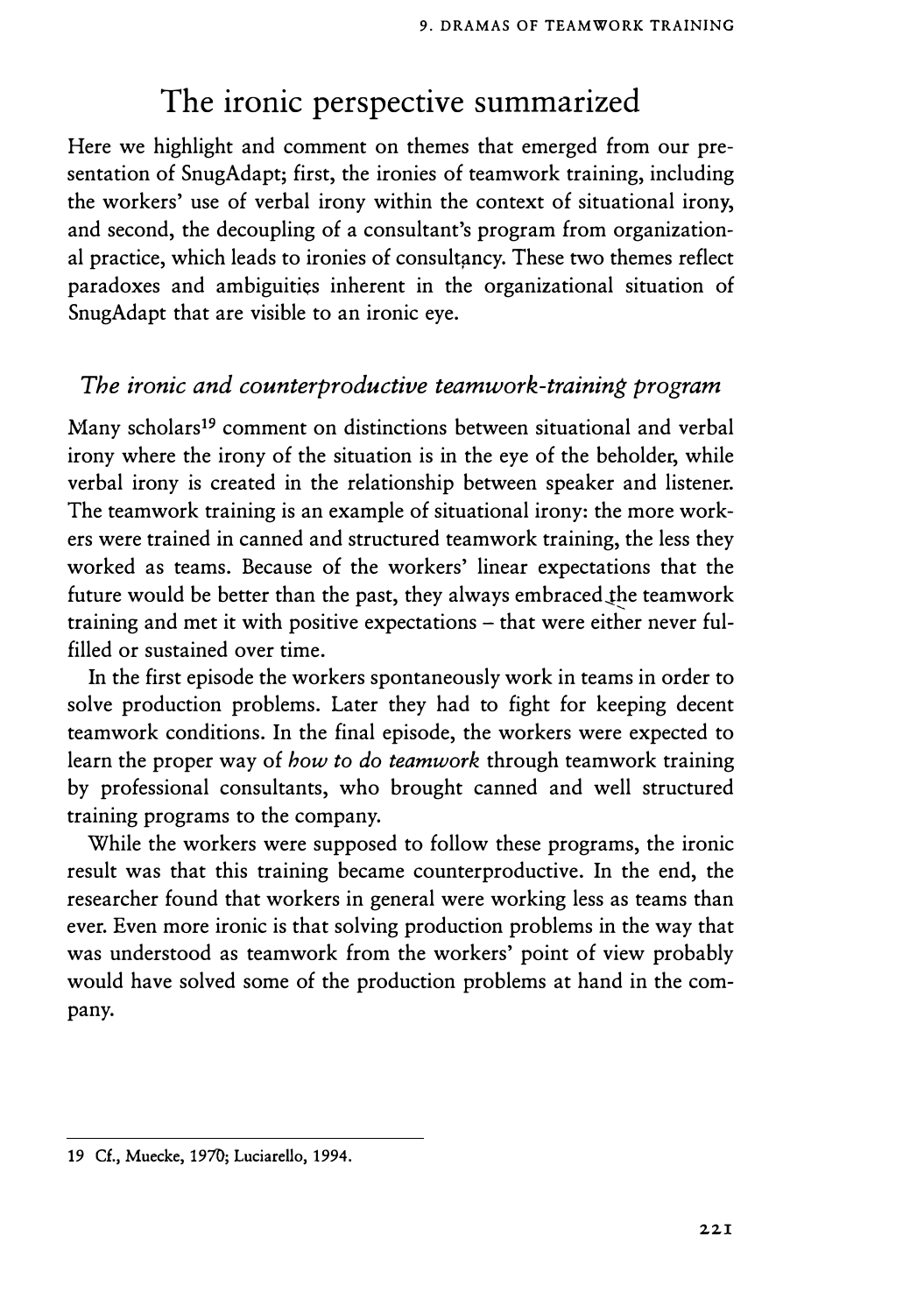#### *Verbal irony* - *a device to cope with the situational irony*

In order to handle this situational irony, and in order to have the work production go on, workers expressed what Luciarello<sup>20</sup> typifies as *verbal irony*. Workers talked about "the stealthy team", noting the double meanings of teams as well as the multiple realities of the ironic situation at hand in the company. Workers' ironic comments were expressed not only in words, but also in a combination of ironic comments, ironic graffiti, and as acts of irony, such as Dan's insistence that everyone remember "the whole company team." From a postmodern perspective, all these expressions could be regarded as texts<sup>2</sup>1 suggesting that the concept *textual irony*  would be more adequate. As Hutcheon<sup>22</sup> points out, "irony is part of the communicative process coming into being in the relations between meanings, but also between people and utterances and, sometimes, between intentions and interpretations." The character of the ironic conversations going on in the company could therefore, following Hutcheon, be regarded as forms of discoursive practice.

Irony made it possible for the workers both to relate to and take distance from what was going on in the company. They could keep an alienated relation to their work, being connected with the very same conditions that from which they, through irony, also were disconnected from. Therefore, irony, in our interpretation, became a tool helping workers to keep their dignity and their own perspectives when these differed from the official ones. The ironic perspective allowed the workers to distance themselves from what was going on in the company, and to acknowledge the official version as well as their own officially oppressed view, without forcing them to give privilege, in a rational way, to one reality over the another. Irony deals with problems of alienation and identity in a sophisticated way, overcoming alienation and enacting it at the same time.

When the workers were taught about *how to do teamwork,* multiple realities emerged and merged. From a performative perspective,<sup>23</sup> multiple teamwork realities were existing in the company. The workers, in our interpretation, through irony, became capable of handling all of them simultaneously, keeping them apart and together at the same time. This

**<sup>20</sup> Luciarello, 1994.** 

**<sup>21</sup> Barthes, 1977.** 

**<sup>22</sup> Hutcheon, 1994:13.** 

**<sup>23</sup> Czarniawska, 1993.**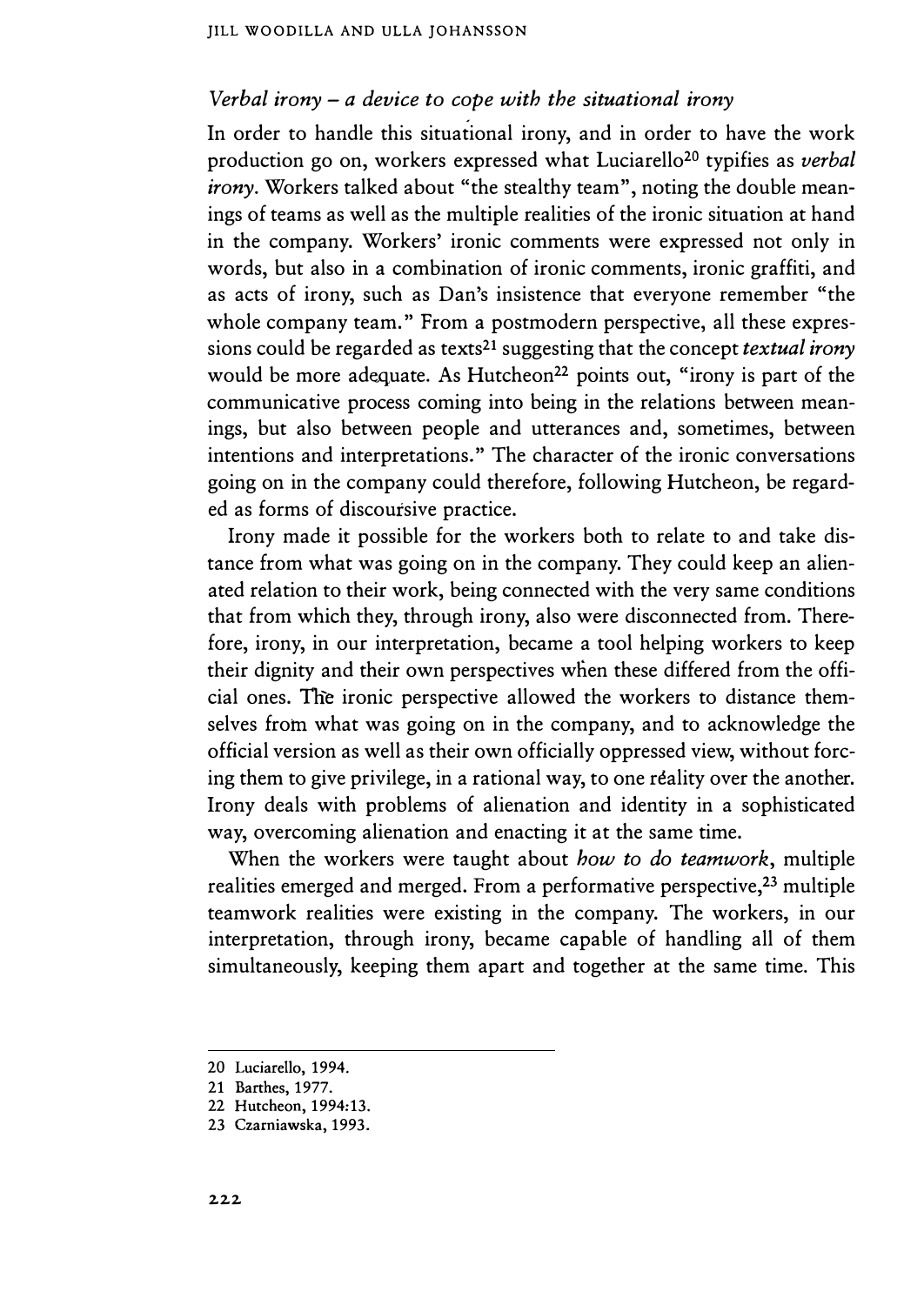capacity is what Mulkay<sup>24</sup> talks about as "the duality of humor" exposing multiple and often conflicting meanings not available through "serious discourse."

# *The decoupling of the consultant's program from organizational practice*

At the beginning, managers and workers alike espoused a belief in the program introduced by the consultant of the moment as imperative for the organization at the time. He was brought in to solve present difficulties, and both the consultant and the organization, i.e. managers and workers, thought his canned and structured program would be the right *medicine.*  Ironically, it became the reverse. Not that the program itself was of no use - it definitely was both learned and practiced so that in an evaluation it probably would have been regarded as successful; what it did accomplish, though was the destruction of an already existing system of teamwork. And neither the consultant nor the managers seemed to be aware of this.

Much consultancy literature focuses on the consultant's concern with *getting in* – establishing contacts, credibility and offering a fashionable program.25 However, there is an inherent conflict in making good consultant packages to deliver as a recipe and improving a specific organizational situation.

### *Ironies of consultancy*

What was not revealed explicitly in the first episode above was that revolutionary changes followed plans made by the consulting company where the new president had previously been employed. As events played out, when the president was no longer associated with the national consulting firm so as to get new recipes, he chose instead to act as a consultant to the workers as they tried to work out procedures for themselves. During this time the president was often on the production floor, advising and working himself on- production problems. He was aware of, and encouraged, the teamwork practices that were springing up to deal with the chaotic situations. In the first episode, although it was probably a consultant's recipe for restructuring that started the process, later on there were no formal

<sup>24</sup> Mulkay, 1998.

<sup>25</sup> Cf., Won, 2000.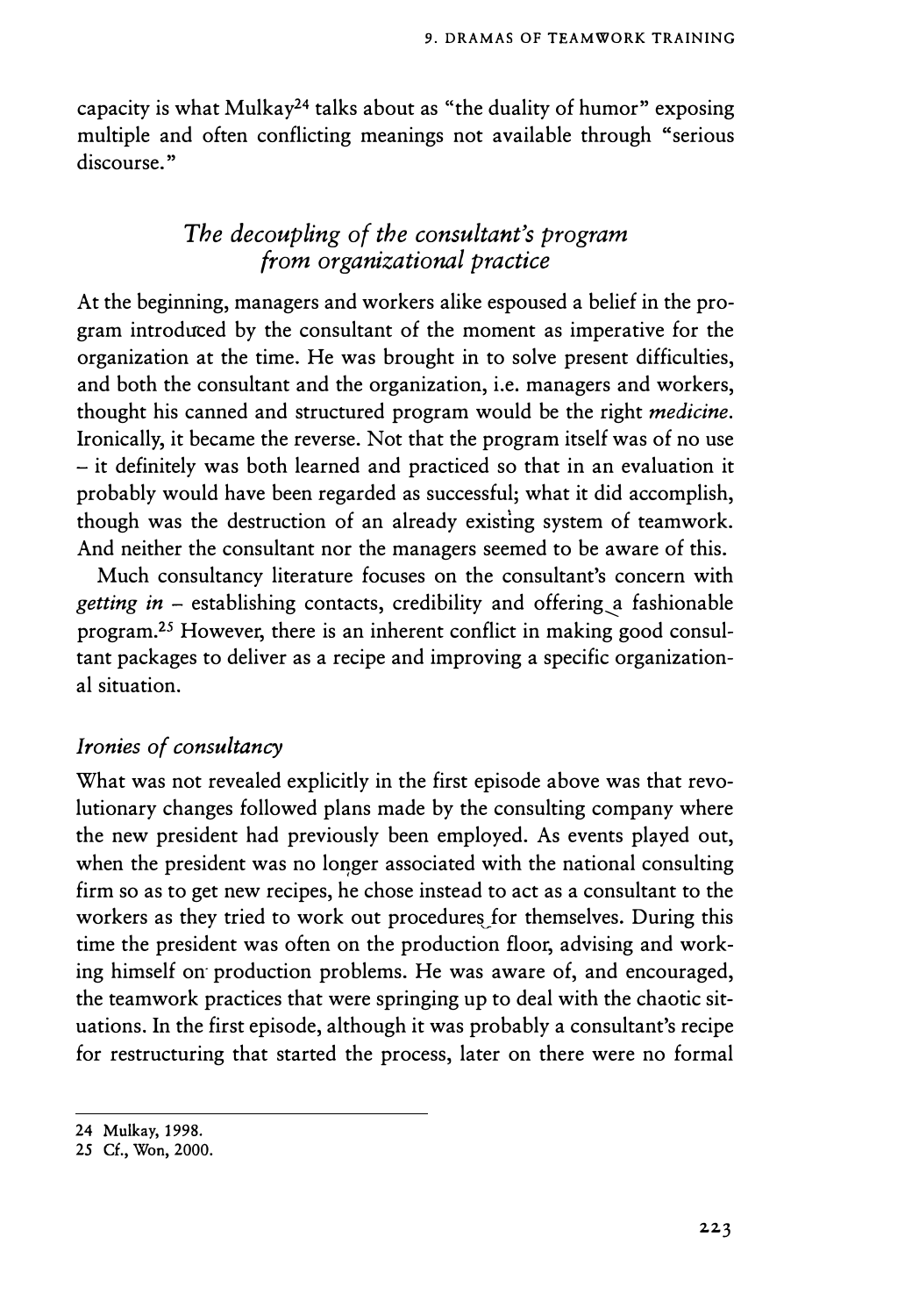recipes available, so now the manager/consultant and workers together devised new practices that would work in the situation. These local recipes were constantly being modified and adjusted.

In the second episode, the guru claimed one of these local recipes, and managers and workers at SnugAdapt became consultants carrying the recipe that was now as much the guru's recipe as their own to other companies. Here it was never part of the *consulting contract* that members of SnugAdapt would actually teach new procedures, rather they demonstrated a *best practice* identified by the guru. The executive managers of Snug-Adapt's parent company, however, decided that they did not want to be involved in such *cycles* of consulting that would bring financial favors to the consulting industry rather than to their own firm or industry sector. SnugAdapt's president, seen as devoting unnecessary time to the writing and reading of such recipes, rather than *managing* the situation within the company, was encouraged to move elsewhere.

In the third episode, when the (different) senior managers at SnugAdapt wanted to regain control of the situation, they turned to a consultant for help. And while his recipe might well have brought the business process under control, it did not work for the *ingredients* available on the production floor. Perhaps the president and senior managers themselves *were*  thinking of *the whole company as a team* without recognizing different functions. Such speculation on the part of the researcher aside, the consultant and his practices were ultimately rejected.

Our review of the consulting literature suggests that one role of consultants is to bring new practices that *everyone's doing with successful results*  to local practices and performance results. In the first episode the new president at SnugAdapt imposed a particular *style* of structure that affected action, but then abandoned the official rhetoric for local practice and practical wisdom. In the third episode of the soap, a hired consultant was unable to see local practices that might tone down the faddish mode of teamwork he presented. The workers *got it* and could do it. Does it matter that the consultant did not? Only, we suggest, if he (or she) might wish to prepare for another style of teamwork training to be presented here or elsewhere at a later date.

Does it mean that a consultant has *failed* when his or her *perfect practice* is not accepted? Only practical wisdom (Aristotle's *phroneis)* rather than perceived wisdom leads to improved performance. A consultant accepts being discarded as *unhelpful* while appreciating that for managers and workers to be able to acknowledge that other (his suggested) practices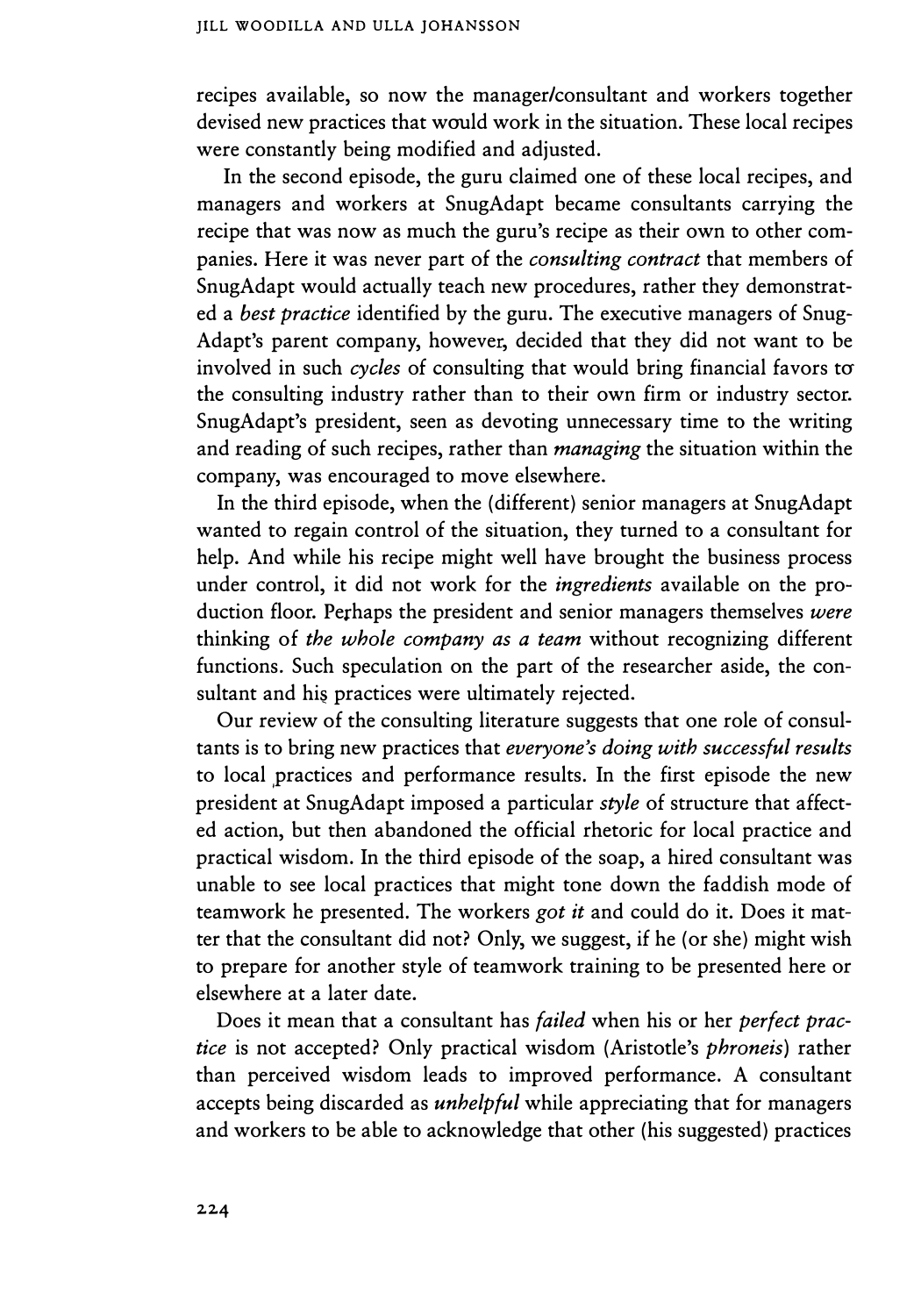exist is enough of a reason for being. The idea of bringing *salvation* in the form of a new practice, while being rejected for having that very practice, forms the ironic identity of consultancy.

# **Concluding Reflections**

As said in the introduction, we regard ironic knowledge and how to use the ironic trope as a capacity that is not acknowledged enough in organization theory. As also stated before, irony is a rare asset in the construction of academic arguments. And, as our interpretation of the ethnography of SnugAdapt suggests, ironies also exist within the purview of (some) organizational actors.

In this chapter we have demonstrated how an ironic eye can reveal critical aspects and relationships of a kind that differs both from traditional critical management theory**<sup>26</sup>**and mainstream management theory - and therefore could prove useful ground for critical scholars. This ground differs from critical management discourse in a Marxist or neo-Marxist tradition because it does not (only) go against the existing interpretation,; it is not a binary opposition or dialectic critique. Rather it embraces multiple perspectives. An ironic eye also goes beyond simple cause and effect, and therefore enables a more nuanced and multifaceted construction of the reality than a modernist perspective. Irony can hold multiple realities together in a way that postmodernists often proclaim to be the most realistic description of reality.27

We find our empirical story ironic in a number of ways. First, the teamwork training that did not result in more teamwork, but rather had the opposite effect, is an obvious irony. This observation relates to Samantha Warren's observations about structured fun that is not fun at all (see Chapter 8). The ironic eye allows us to be critical observers of the counterproductive situation, yet embrace the different actors with some sympathy, since we can also see that they do not have many alternatives. Structuring teamwork, like structuring fun, relies on recipes with standard ingredients, where the ingredients are often taken for granted.

In the messy situation at SnugAdapt, we also observed that the workers themselves used irony in order to cope with the situation at hand. Irony

<sup>26</sup> Alvesson and Deetz, 1996; Fournier and Grey, 2000.

<sup>27</sup> Cooper and Burrell, 1988; Rosenau, 1992.